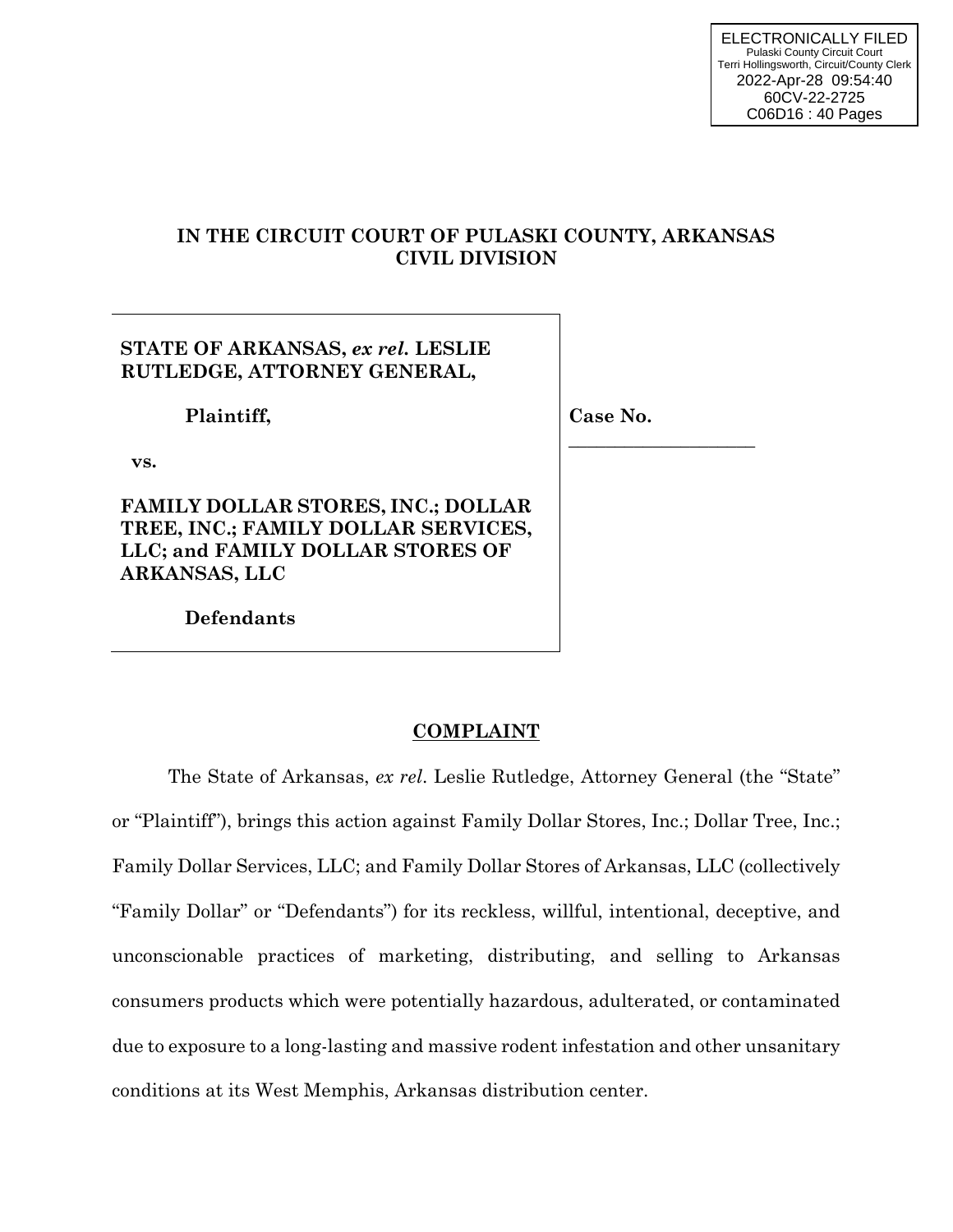#### **INTRODUCTION**

1. Dollar Tree, Inc. is the parent company and owner of Family Dollar Stores, Inc. and its wholly-owned subsidiaries. Dollar Tree is a Fortune 500 company and a leading operator of discount variety stores in North America, including those stores under the Family Dollar trade name. Family Dollar operates approximately 8,000 retail locations and 11 distribution centers.

2. Family Dollar is a "value store" that sells groceries, medicine, medical devices, dietary supplements, cosmetics, and many other household goods. Thousands of Arkansas consumers depend upon Family Dollar for their daily needs. It promises its customers that it is "[t]he best small-format value and convenience retailer, serving the needs of [its] shoppers in the neighborhoods [it] serves."1 Many stores are located in rural areas, usually in small towns, often within walking distance or a very short drive from consumers' homes.

3. Family Dollar operates the Family Dollar Distribution Center, which is located at 1800 Family Dollar Parkway in West Memphis, Arkansas (the "West Memphis Distribution Center"). The West Memphis Distribution Center distributes products to Family Dollar stores in six states, including 85 stores in Arkansas.

4. The Arkansas Department of Health ("ADH") inspected the West Memphis Distribution Center multiple times in 2021. *See* Food Inspection Reports, attached hereto at **Exhibit A**. During an on-site inspection on March 3, 2021, ADH inspectors reported seeing significant rodent activity where human food and pet food

<sup>1</sup> Family Dollar, *About Family Dollar*, available at https://www.familydollar.com/about-us (last visited Apr. 27, 2022).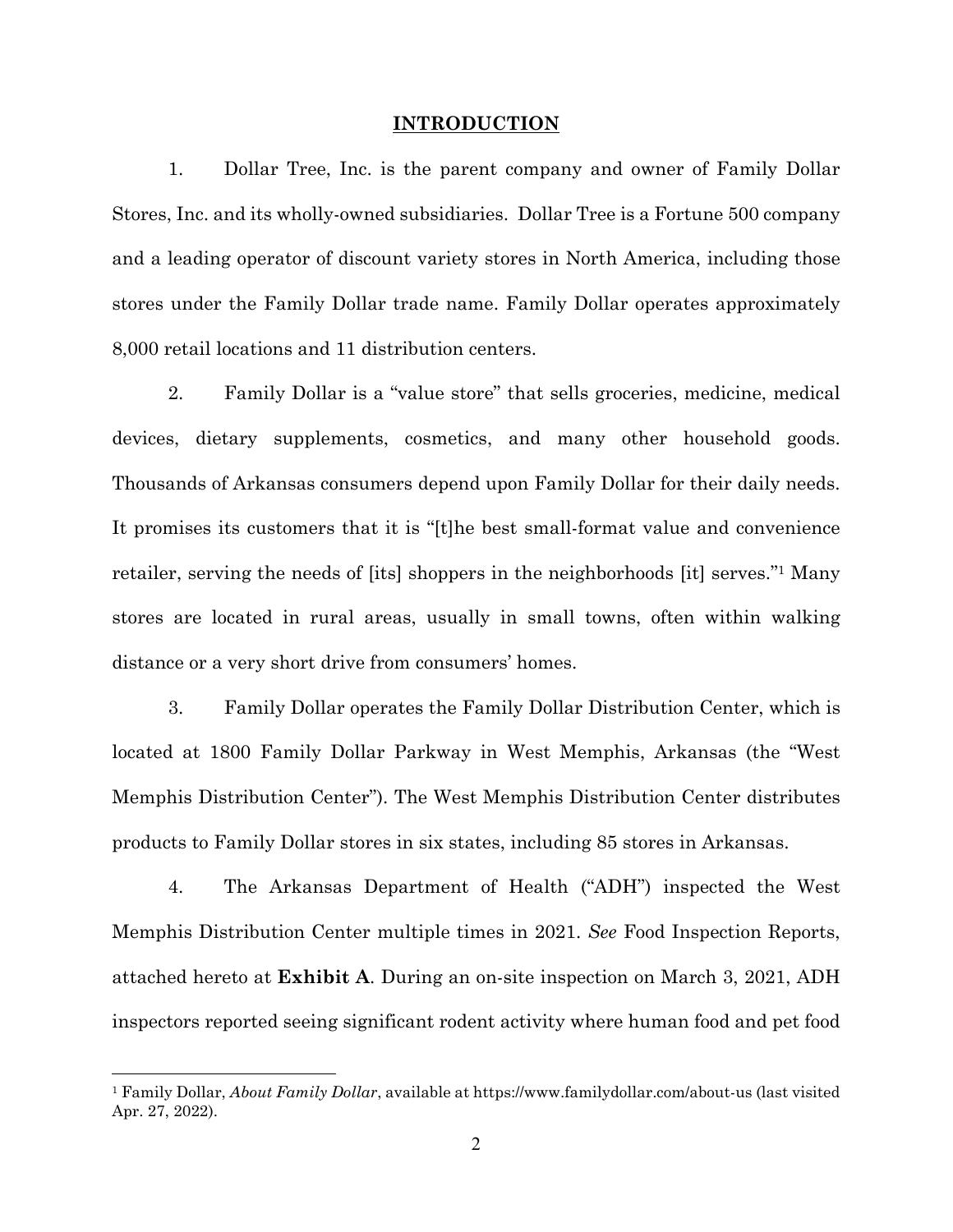were stored. *Id.* at 1-2. The inspectors noted that members of Family Dollar management stated that they were aware of the rodent issues. *Id.* On April 2, 2021, ADH inspectors reported that effective measures were not being taken to stop the rodent infestation. *Id.* at 5-6.

5. In early January 2022, after receiving notice of the issue from ADH in October 2021, as well as multiple consumer complaints, the U.S. Food and Drug Administration ("FDA") began an investigation of the West Memphis Distribution Center.

6. On March 18, 2022, after its investigation, the FDA issued a Safety Alert

regarding the West Memphis Distribution Center, which stated in part that:

Conditions observed during the inspection included **live rodents, dead rodents in various states of decay, rodent feces and urine, evidence of gnawing, nesting and rodent odors throughout the facility, dead birds and bird droppings**, and products stored in conditions that did not protect against contamination. **More than 1,100 dead rodents were recovered from the facility following a fumigation at the facility in January 2022**. Additionally, a review of the company's internal records also indicated the collection of more than 2,300 rodents between Mar. 29 and Sep. 17, 2021, **demonstrating a history of infestation**.

(emphasis added.) *See* FDA Safety Alert, attached hereto as **Exhibit B**.

7. Because of the massive rodent infestation, other unsanitary conditions,

and related health hazards, the FDA advised<sup>2</sup> consumers not to use and to discard numerous potentially hazardous or contaminated products that were sold at Family

<sup>2</sup> U.S. Food & Drug Administration, *FDA Alerts the Public to Potentially Contaminated Products from Family Dollar Stores in Six States*, available at https://www.fda.gov/news-events/pressannouncements/fda-alerts-public-potentially-contaminated-products-family-dollar-stores-six-states (last visited Apr. 27, 2022).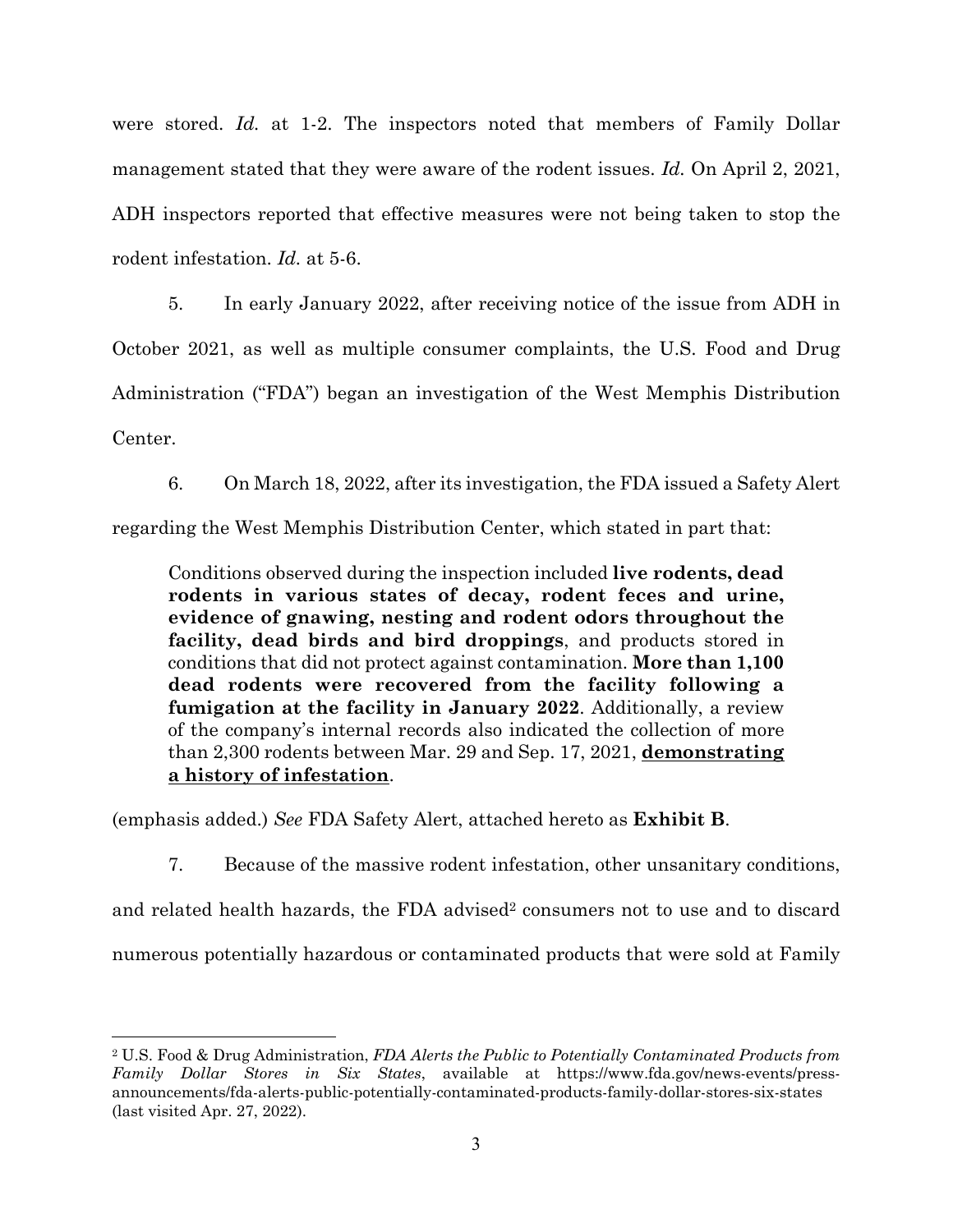Dollar stores in six states, including 85 Arkansas stores, from January 1, 2021, through the date of the Safety Alert. This was necessary because rodents, including rats and mice, can pass a plethora of diseases on to humans. Those diseases include Salmonellosis, an infection caused by Salmonella bacteria, which is usually spread to humans from animal feces and is especially dangerous to infants, children, pregnant women, elderly, and immunocompromised people. *Id.*

8. The potentially harmful products included: (a) human foods (dietary, herbal and mineral supplements, and vitamins); (b) animal foods; (c) cosmetics (skincare products, baby oils, lipsticks, shampoos, and baby wipes); (d) medical devices (feminine hygiene products, surgical masks, contact lens cleaning solutions, bandages, and nasal care products); and (e) over-the-counter medications (pain medications, eye drops, dental products, antacids, and other medications for both children and adults). *Id.*

9. On February 18, 2022, Family Dollar issued a voluntary recall3 and temporarily closed 404 stores, including 85 Arkansas stores, so that recalled products could be removed from the shelves. *See* Recall Notice, attached hereto as **Exhibit C**.

10. During this time, Family Dollar made significant profits, while knowingly exposing Arkansas consumers to potentially hazardous or contaminated products by allowing and failing to prevent long-lasting and massive rodent infestations and other unsanitary conditions at its West Memphis Distribution

<sup>3</sup> U.S. Food & Drug Administration, *Family Dollar Stores Issues Voluntary Recall of Certain FDA-Regulated Products in Six States Including Drugs, Devices, Cosmetics, Food*, available at https://www.fda.gov/safety/recalls-market-withdrawals-safety-alerts/family-dollar-stores-issuesvoluntary-recall-certain-fda-regulated-products-six-states-including (last visited Apr. 27, 2022).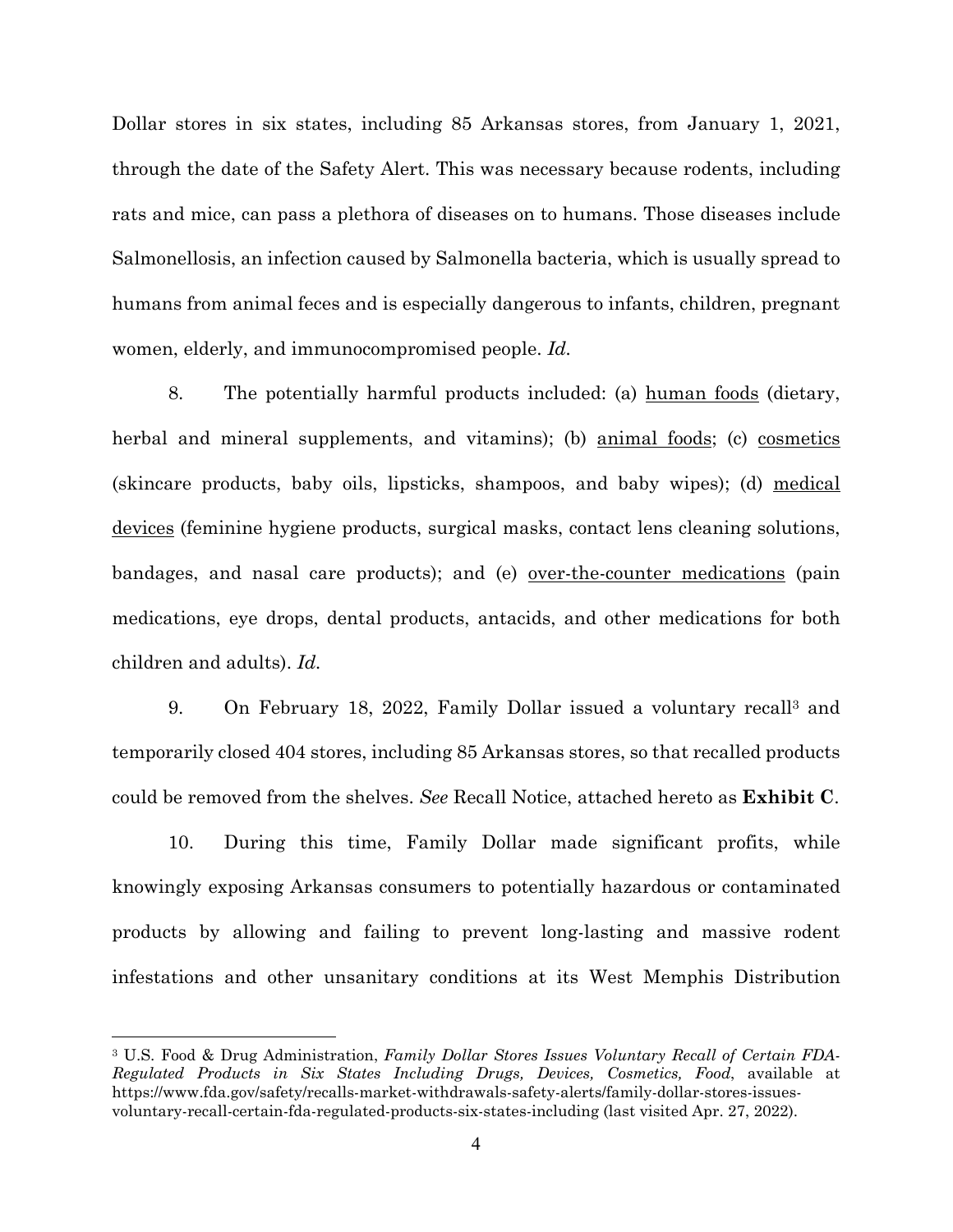Center. Likewise, many Family Dollar stores throughout the country have been forced to close due to rodent infestations in the recent past. Together, these facts demonstrate a much larger and troubling pattern of willful and intentional neglect and deceptive and unconscionable business practices by Family Dollar that compromise the health, safety, and well-being of Arkansas consumers.4

11. The State now seeks actual and punitive damages, disgorgement, restitution, civil penalties, and injunctive relief against Family Dollar to protect the health, safety, and economic well-being of Arkansas consumers who purchased or used the potentially hazardous or contaminated products sold by Family Dollar.

#### **PARTIES**

## **A. Plaintiff**

12. The STATE OF ARKANSAS is the sole plaintiff in this action, brought in its name on relation of Attorney General Leslie Rutledge. The Attorney General is the chief legal officer of the State and, pursuant to Ark. Code Ann. § 4-88-104, § 4-88- 105, and § 4-88-113, represents and protects the state, its subdivisions, the legitimate business community, and the general public as consumers and has the authority to bring actions for civil enforcement of the Arkansas Deceptive Trade Practice Act (the "ADTPA"). The State also brings this case in a *parens patriae* capacity to protect the marketplace in Arkansas and the safety, health, and economic well-being of its citizens. *See Alfred L. Snapp & Son, Inc. v. Puerto Rico, ex rel. Barez,* 458 U.S. 592,

<sup>4</sup> Nathaniel Meyersohn, *400 Family Dollar stores closed after a rat infestation. It's part of a troubling pattern*, CNN Business, Mar. 4, 2022, available at https://www.wbaltv.com/article/rat-infestationfamily-dollar-stores-closed/39331565 (last visited Apr. 27, 2022).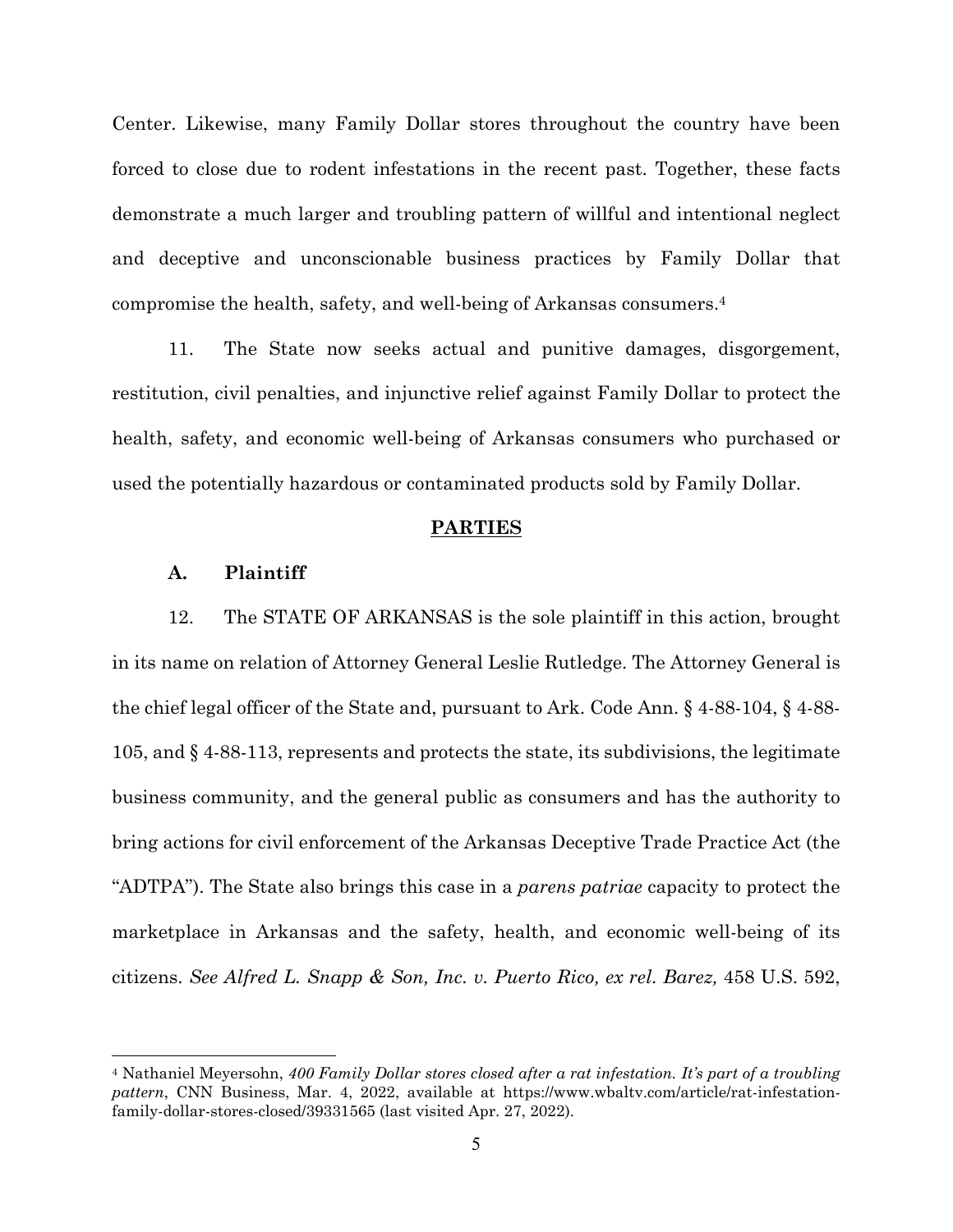102 S.Ct. 3260 (1982); *Lynch v. Nat'l Prescription Adm'rs, Inc.*, 787 F.3d. 868, 872 (8th Cir. 2015) ("*Parens patriae* is a common-law standing doctrine that permits the state to commence an action to protect a public interest, like the safety, health or welfare of its citizens.") (citation omitted). No state agencies, which are independent legal entities, are parties in this case. *See Taylor v. Zanone Properties*, 342 Ark. 465, 473-74 (2000). The State brings this action under, *inter alia*, provisions of the ADTPA, Ark. Code Ann. §§ 4-88-101, *et seq.*, the common law of the State of Arkansas, and the common law and statutory authority of the Attorney General to represent the State.

### **B. Defendants**

13. FAMILY DOLLAR STORES, INC. ("Family Dollar Stores") is a Delaware corporation and wholly-owned subsidiary of Dollar Tree, Inc., with its headquarters and principal place of business located at 10401 Monroe Road, Matthews, North Carolina 28105. Family Dollar Stores, through its enterprise design, executives and officers, and policies and procedures, controlled its distribution center, numerous retail locations, and subsidiaries that conduct business throughout the State of Arkansas. At all times relevant to this Complaint, Family Dollar Stores directed and controlled the marketing, distribution, and sale of products at its stores in Arkansas. Family Dollar Stores is responsible for the design, implementation, and execution of the marketing, distribution, and selling practices at its West Memphis Distribution Center and its retail locations. Family Dollar operates as a single, unified business enterprise, and Family Dollar Stores exerts day-to-day operational control from the top down by designing, implementing, monitoring, and enforcing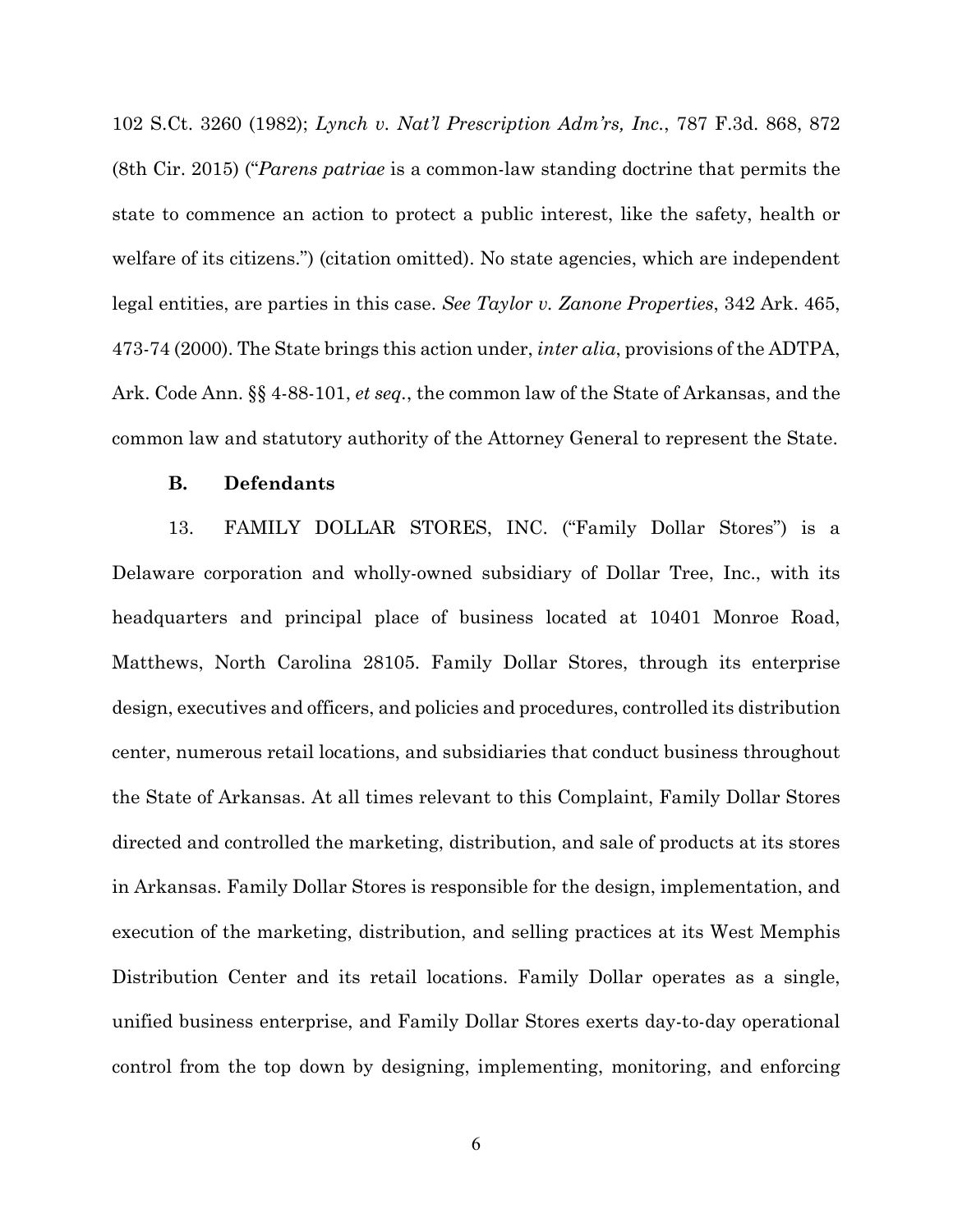uniform policies and procedures that govern how the West Memphis Distribution Center and its retail locations operate, including the operations which are the subject of this Complaint.

14. DOLLAR TREE, INC. ("Dollar Tree") is a Virginia corporation and publicly traded company, with its headquarters and principal place of business located at 500 Volvo Parkway, Chesapeake, Virginia 23320. Dollar Tree is the owner of Family Dollar Stores and all of its subsidiaries and affiliated entities. Dollar Tree, through Family Dollar Stores and its subsidiaries or affiliated entities, conducts business throughout the State of Arkansas. At all times relevant to this Complaint, Dollar Tree, through Family Dollar Stores, directed and controlled the marketing, distribution, and sale of products at its stores in Arkansas. Dollar Tree directed and controlled Family Dollar Stores with respect to the design, implementation, and execution of the marketing, distribution, and selling practices at its West Memphis Distribution Center and its retail locations. Family Dollar operates as a single, unified business enterprise, and Dollar Tree, through Family Dollar Stores, exerts day-to-day operational control from the top down by designing, implementing, monitoring, and enforcing uniform policies and procedures that govern the operations of its retail locations and distribution centers, including the West Memphis Distribution Center and the operations which are the subject of this Complaint.

15. FAMILY DOLLAR SERVICES, LLC is a North Carolina limited liability company, with its principal place of business located at 500 Volvo Parkway, Chesapeake, Virginia 23320. It is licensed to do business in Arkansas and can be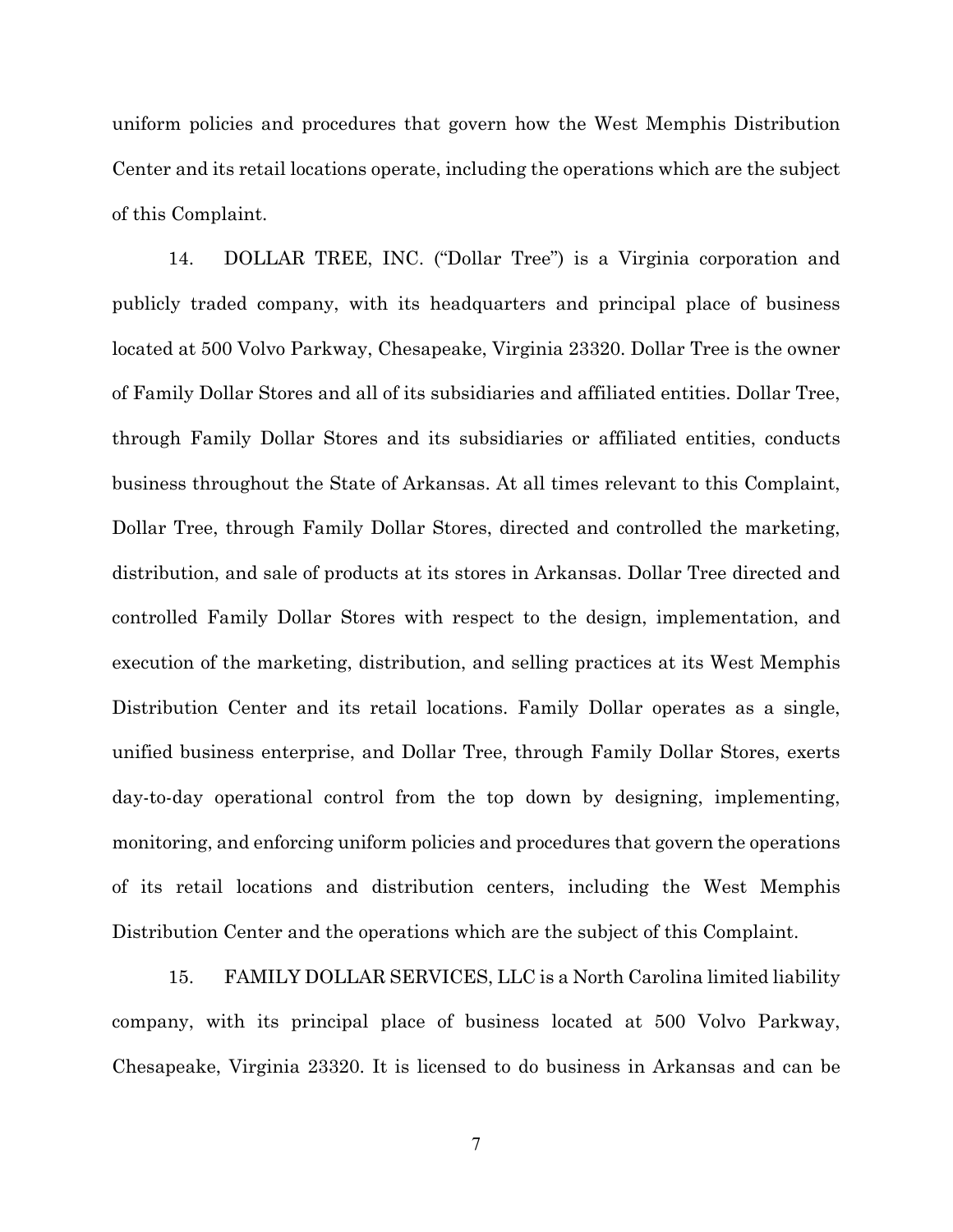served via its registered agent, Corporation Service Company, 300 Spring Building, Suite 900, 300 S. Spring Street, Little Rock, Arkansas 72201. Family Dollar Services, LLC, along with its co-defendants, is responsible for the implementation and execution of the policies and procedures promulgated and adopted by Dollar Tree and Family Dollar Stores for the operation of the West Memphis Distribution Center.

16. FAMILY DOLLAR STORES OF ARKANSAS, LLC is a Virginia limited liability company, with its principal place of business located at 500 Volvo Parkway, Chesapeake, Virginia 23320. It is licensed to do business in Arkansas and can be served via its registered agent, Corporation Service Company, 300 Spring Building, Suite 900, 300 S. Spring Street, Little Rock, Arkansas 72201. At all times relevant to this Complaint, Family Dollar Stores of Arkansas, LLC sold and continues to sell products from its retail locations throughout Arkansas. Family Dollar Stores of Arkansas, LLC, along with its co-defendants, is responsible for the design, implementation, and execution of the policies and procedures which Dollar Tree and Family Dollar Stores promulgated and adopted for operation of its retail locations throughout Arkansas.

## **JURISDICTION AND VENUE**

17. This Court has subject matter jurisdiction over this action pursuant to Ark. Code Ann. § 16-13-201, as Plaintiff seeks legal and equitable relief, the amount in controversy exceeds the jurisdictional minimum, and this action brings claims arising under the laws of the State of Arkansas that are not otherwise assigned pursuant to the Arkansas Constitution. The instant Complaint does not confer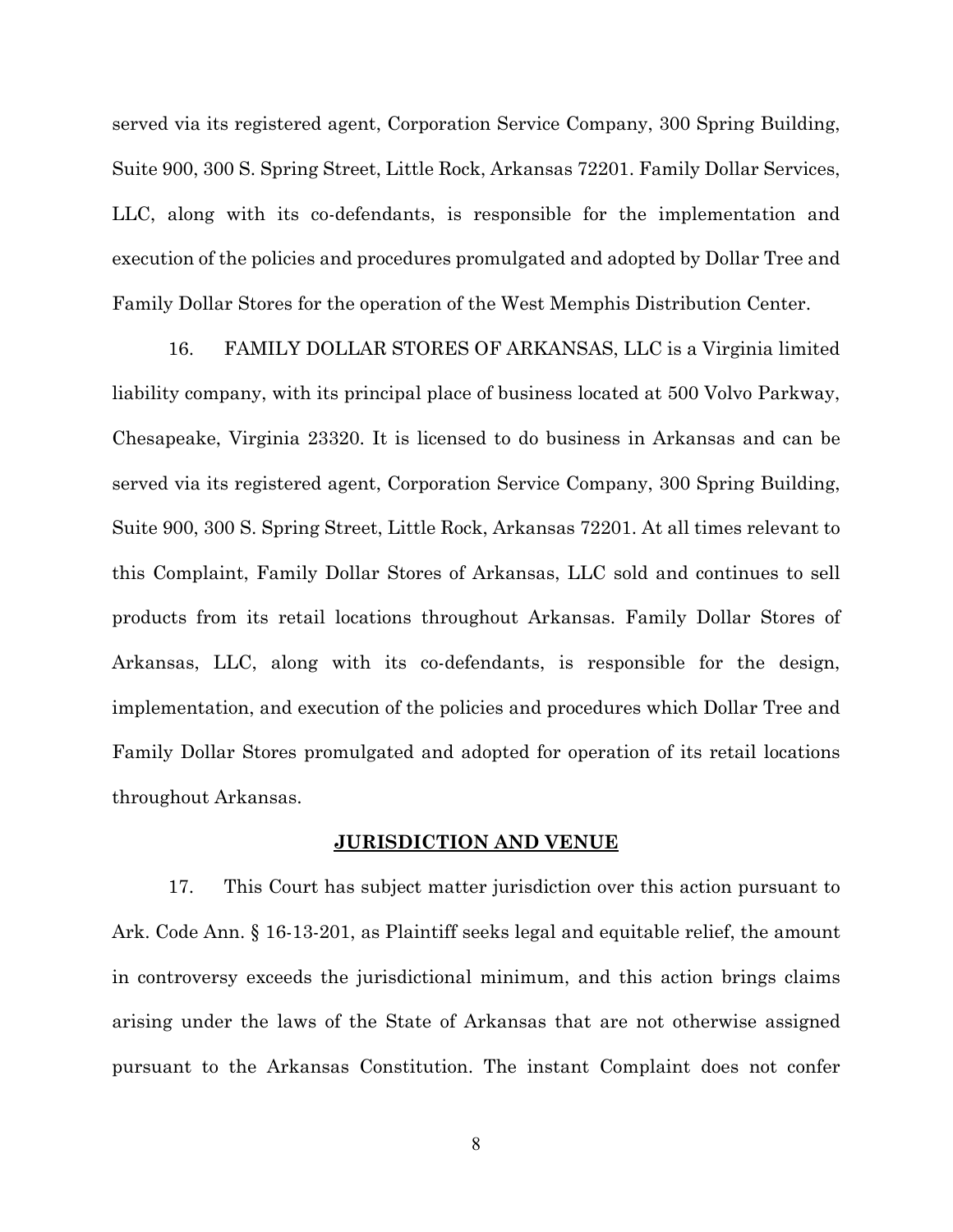diversity jurisdiction upon the federal courts pursuant to 28 U.S.C. § 1332 because the State is not a citizen for purposes of diversity jurisdiction. Likewise, federal question subject matter jurisdiction pursuant to 28 U.S.C. § 1331 is not invoked because the allegations are wholly state law claims. Nowhere does the State plead, expressly or implicitly, any cause of action or request any remedy that arises under or is founded upon federal law. The issues presented in the allegations of this Complaint do not implicate significant or substantial federal issues and do not turn on the necessary interpretation of any federal law. The State expressly avers that the only causes of action claimed, and the only remedies sought herein, are founded upon the statutory, common, and decisional laws of the State of Arkansas.

18. This Court has personal jurisdiction over Defendants under Arkansas's long-arm statute, Ark. Code Ann. § 16-4-101, as they conduct business in Arkansas, have purposefully directed their actions at Arkansas and its citizens, or have the requisite minimum contacts with Arkansas necessary to permit this Court to exercise jurisdiction. Through the conduct described herein, Defendants are deemed to be doing business in Arkansas as they: (a) transacted or admitted to transacting business within Arkansas and (b) maintained substantial contacts in Arkansas. Defendants operate in Arkansas, and because Defendants advertise, market, and sell products in Arkansas; accept money from purchasers located in Arkansas; engage in systematic and continuous business activities in Arkansas; and transact substantial business with Arkansas entities and citizens, Defendants generally have sufficient minimum contacts in Arkansas to satisfy Ark. Code Ann. § 16-4-101.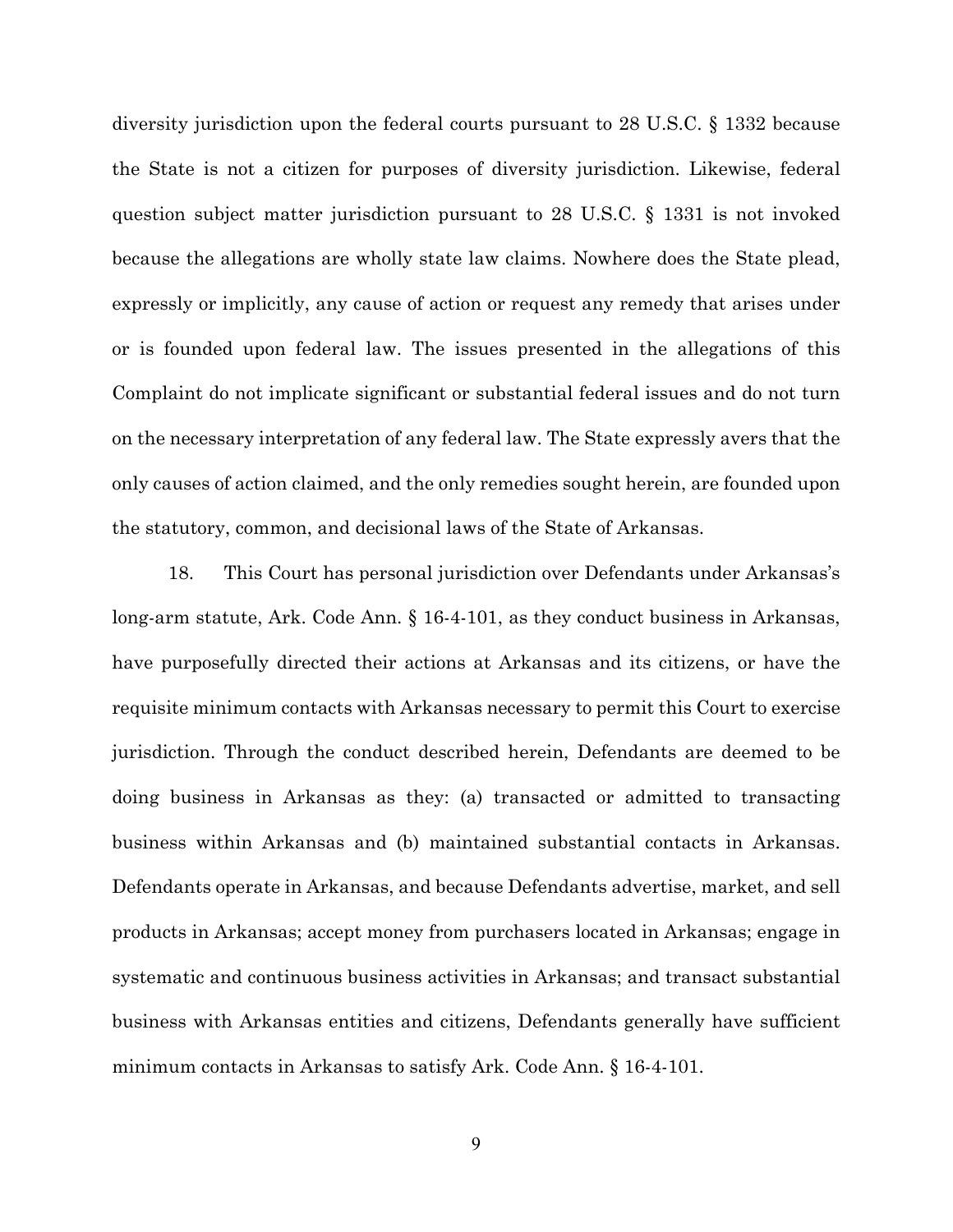19. Defendants' numerous contacts with Arkansas are sufficient for them to reasonably anticipate being haled into court in Arkansas. *See Daimler AG v. Bauman*, 134 S. Ct. 746, 754 (2014). Defendants, separately and as a single, unified business enterprise have contacts in Arkansas that are so continuous and systematic as to render it essentially at home in Arkansas, including but not limited to: (a) continuing since 1994, when its West Memphis Distribution Center was opened, annually importing into and exporting from the State of Arkansas millions of dollars of products through that distribution center; (b) creating and continuing to create a marketing strategy specific to Arkansas, its retail locations, and consumers; (c) maintaining retail stores, offices, and an 850,000 square foot distribution center in Arkansas; (d) employing hundreds of Arkansas citizens; (e) owning real property within Arkansas, including the West Memphis Distribution Center; and (f) maintaining banking and other financial accounts in Arkansas.

20. The actions of Defendants, separately and as a single, unified business enterprise, which are alleged herein have occurred in Arkansas and give rise to this suit. The underlying controversy occurred in Arkansas. The substantial acts, conduct, and omissions complained of herein occurred or accrued in Arkansas; the damages sustained, occurred, or accrued in Arkansas; and the potentially hazardous, adulterated, or contaminated products were purchased, used, ingested, or handled in Arkansas. The actions alleged herein have had the foreseeable intended effect of causing injury to persons residing in, located in, or doing business in Arkansas. All of the at-issue transactions occurred in Arkansas or involved Arkansas consumers.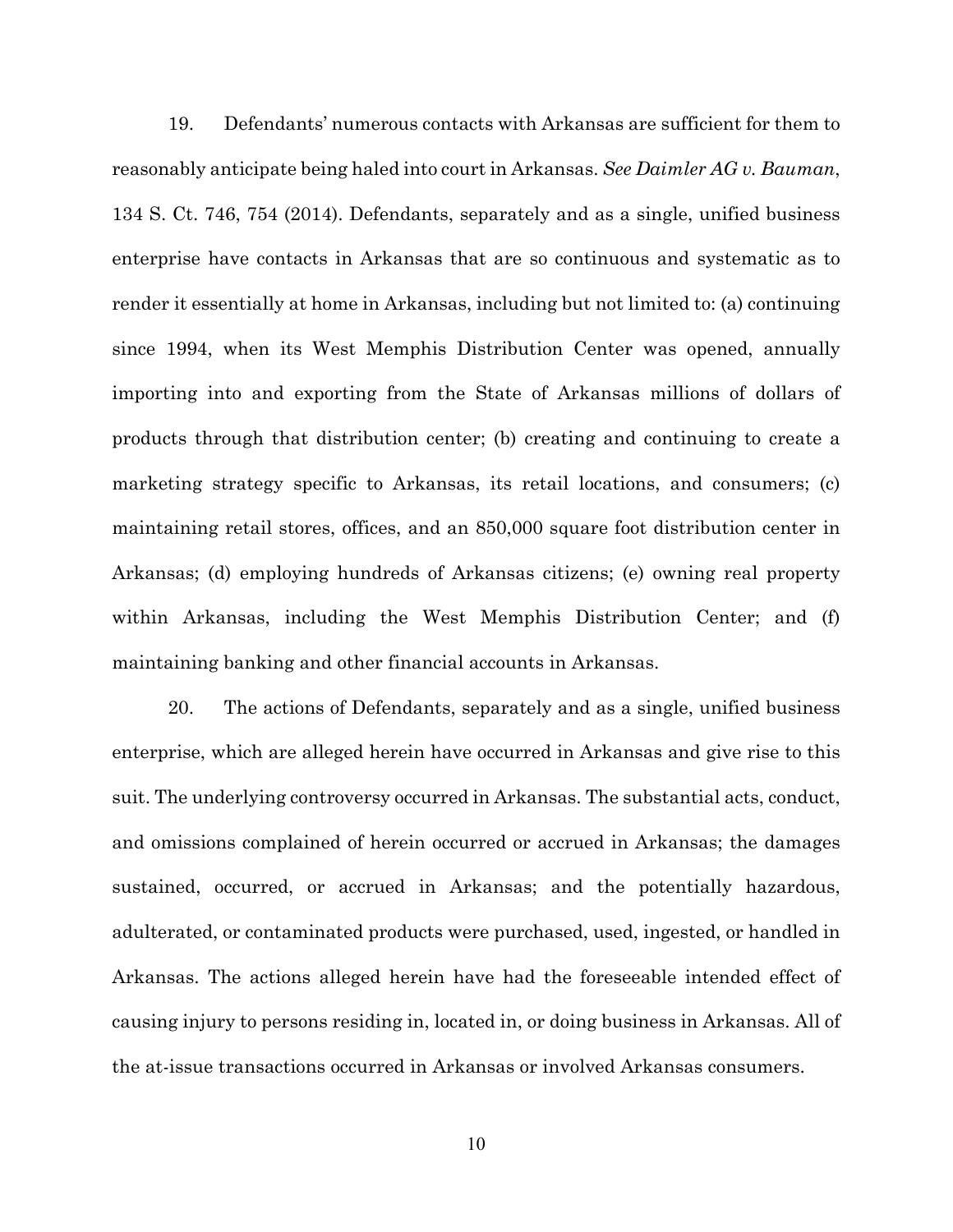21. Venue is proper in Pulaski County, Arkansas pursuant to Ark. Code Ann. § 16-106-102(a), as substantial acts, conduct, and omissions complained of herein occurred or accrued in Pulaski County, and damages sustained, occurred, or accrued in Pulaski County. Moreover, Arkansas consumers in Pulaski County purchased, used, ingested, or handled the potentially hazardous or contaminated products at issue.

## **FACTUAL ALLEGATIONS**

22. ADH inspected the West Memphis Distribution Center multiple times in 2021. *See* Food Inspection Reports, attached hereto at **Exhibit A**. During an onsite inspection on March 3, 2021, ADH inspectors reported seeing significant rodent activity where human food and pet food were stored and noted that Family Dollar management stated that they were aware of the rodent issues. *Id.* at 1-2. On April 2, 2021, ADH inspectors reported that effective measures were not being taken to stop the rodent infestation. *Id.* at 5-6.

23. In early January 2022, Robert Bradford, then a Family Dollar employee at the West Memphis Distribution Center, posted to his Facebook page5 videos and photographs of numerous rats inside the distribution center. Memphis news station WREG aired some of the content sent to the station by Mr. Bradford. Mr. Bradford claimed that Family Dollar terminated his employment after he posted online a video of himself trying to feed a rat. He stated that the rats were everywhere inside the warehouse, "There are sixty-one aisles in the warehouse; you are going to see them

<sup>5</sup> Robert Bradford, Facebook, https://www.facebook.com, date, time, and specific URL unknown.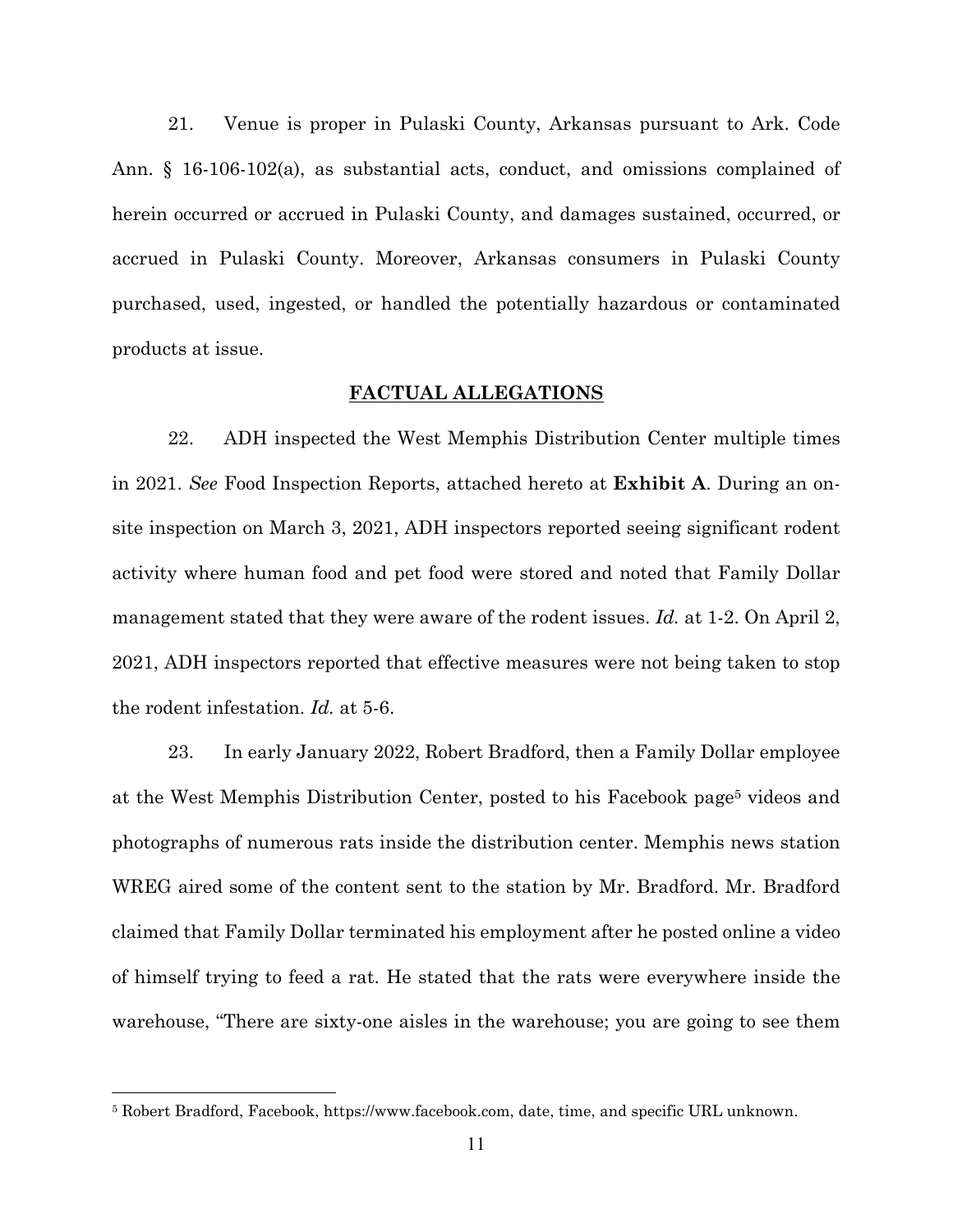from one to sixty-one. They are running around. They are on the floor, and they are in boxes."6

24. The photographs below were captured from Mr. Bradford's video and were featured on WREG's January 4, 2022, news broadcast.





# **FDA Investigation**

25. In early January 2022, the FDA began an investigation of the West Memphis Distribution Center.

26. On January 11, 2022, the FDA's inspection team arrived on-site at the West Memphis Distribution Center. Within days of the FDA's arrival, Family Dollar ceased distribution of all products from the West Memphis Distribution Center. Over

<sup>6</sup> Melissa Moon, *Another complaint about rats at Family Dollar facilities*, WREG Memphis, Jan. 4, 2022, available at https://wreg.com/news/local/another-complaint-about-rats-at-family-dollarfacilities/ (last visited Apr. 27, 2022).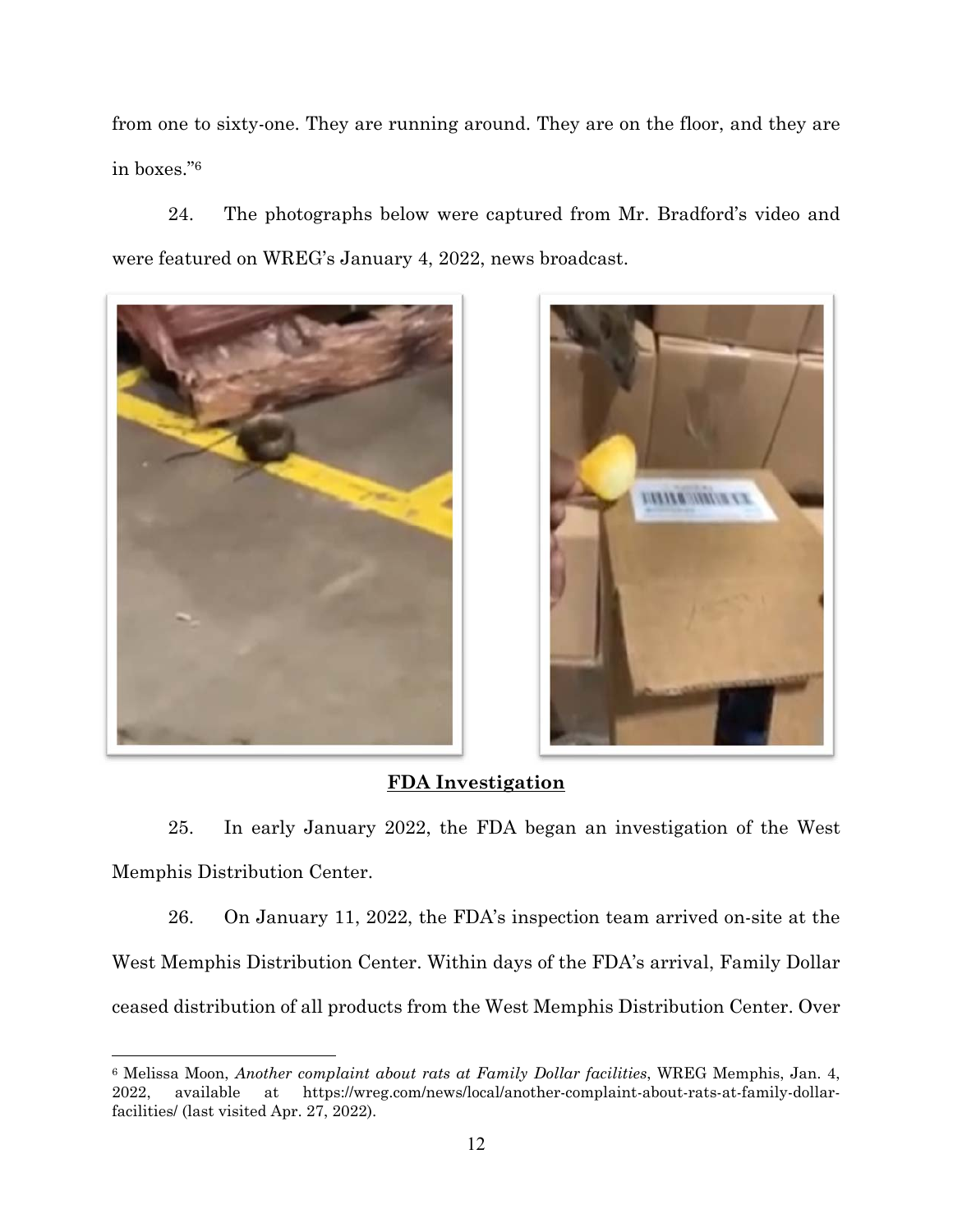the next month, the FDA inspected the distribution center on 15 different occasions.

27. On February 11, 2022, the FDA completed its investigation and issued a 21-page report revealing in considerable detail the sickening scenes from inside the rodent-infested West Memphis Distribution Center.7 *See* Inspection Report, attached

hereto as **Exhibit D**.

28. The Inspection Report included 12 formal Inspectional Observations

regarding the West Memphis Distribution Center, as follows:

- "You did not exclude pests from your food plant to protect against contamination of food." *Id.* at 1.
- "You did not maintain your plant in a clean and sanitary condition and keep your plant in repair." *Id.* at 7.
- "You did not keep the grounds around your plant in a condition that would protect against the contamination of food." *Id.* at 8.
- "You did not hold animal food for distribution under conditions that protect against contamination and minimize deterioration." *Id.* at 9.
- "You did not take effective measures to exclude pests from your plant and protect against contamination of animal food by pests." *Id.* at 10.
- "The responsibilities and procedures applicable to the quality control unit are not in writing and fully followed." *Id.* at 12.
- "Buildings used in the manufacture, processing, packing, or holding of drug products are not maintained in a clean and sanitary condition and free of infestation by rodents, birds[,] insects, and other vermin." *Id.* at 14.
- "Buildings used in the holding of a drug product are not maintained in a good state of repair." *Id.* at 16.

<sup>7</sup> Department of Health and Human Services, FDA, *Inspection Report*, https://www.fda.gov/media/156334/download (last visited Apr. 27, 2022).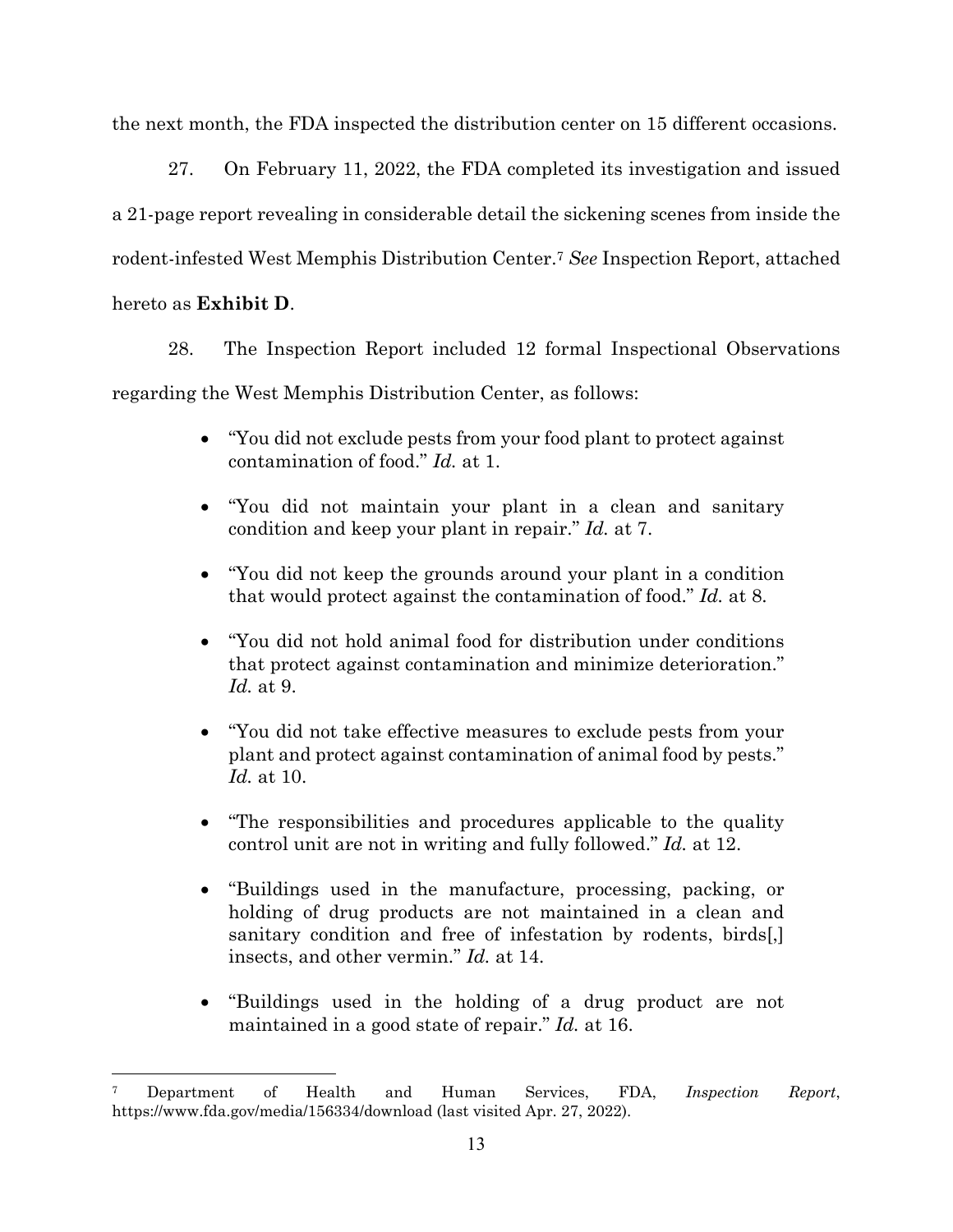- "Equipment used in the manufacture, processing, packing, or holding of drug products is not of appropriate design to facilitate operations for its cleaning and maintenance." *Id.* at 18.
- "Written procedures are not established for the cleaning and maintenance of equipment, including utensils, used in the manufacture, processing, packing, or holding of a drug product." *Id.* at 19.
- "Drug products are not stored under appropriate conditions of temperature and humidity so that their identity, strength, quality, and purity are not affected." *Id.*
- "Distribution records do not contain the lot or control number of drug product." *Id.* at 20.
- 29. While the full Inspection Report lists countless examples of health

hazards and failures to protect products from contamination, below are examples of

the FDA inspectors' observations:

- "Four rat carcasses on the conveyer belt . . . ." *Id.* at 2.
- "TNTC ["too numerous to count"] REPs ["rodent excreta pellets"] and a mouse carcass on a pallet containing 8-count cases of Hungry Jack Cheesy Scalloped Potatoes . . ." *Id.* at 3.
- "Significant gnawings, TNTC REPs , and a strong odor of rodent urine and excreta on a pallet containing cases of mixed nuts . . . . Multiple bags of product were gnawed open and product was spilling out of cases onto lower levels of the pallet." *Id.*
- "TNTC REPs on the equipment and floors of the area . . . called the 'junk yard,' which contains maintenance equipment." *Id*.
- "Approximately 15 REPs on a pallet of flour . . . . Eleven of the cases stored on the pallet contained product with gnawings. While unstacking the pallet, two mice exited from gnawed-open product bags stacked on the bottom layer of the pallet . . . ." *Id.* at 3-4.
- "Approximately 30 REPs in and around a pallet containing cardboard cases with twelve 5.6-ounce pouches each of Knorr Chicken Flavor Rice & Pasta Blend . . . . This pallet also had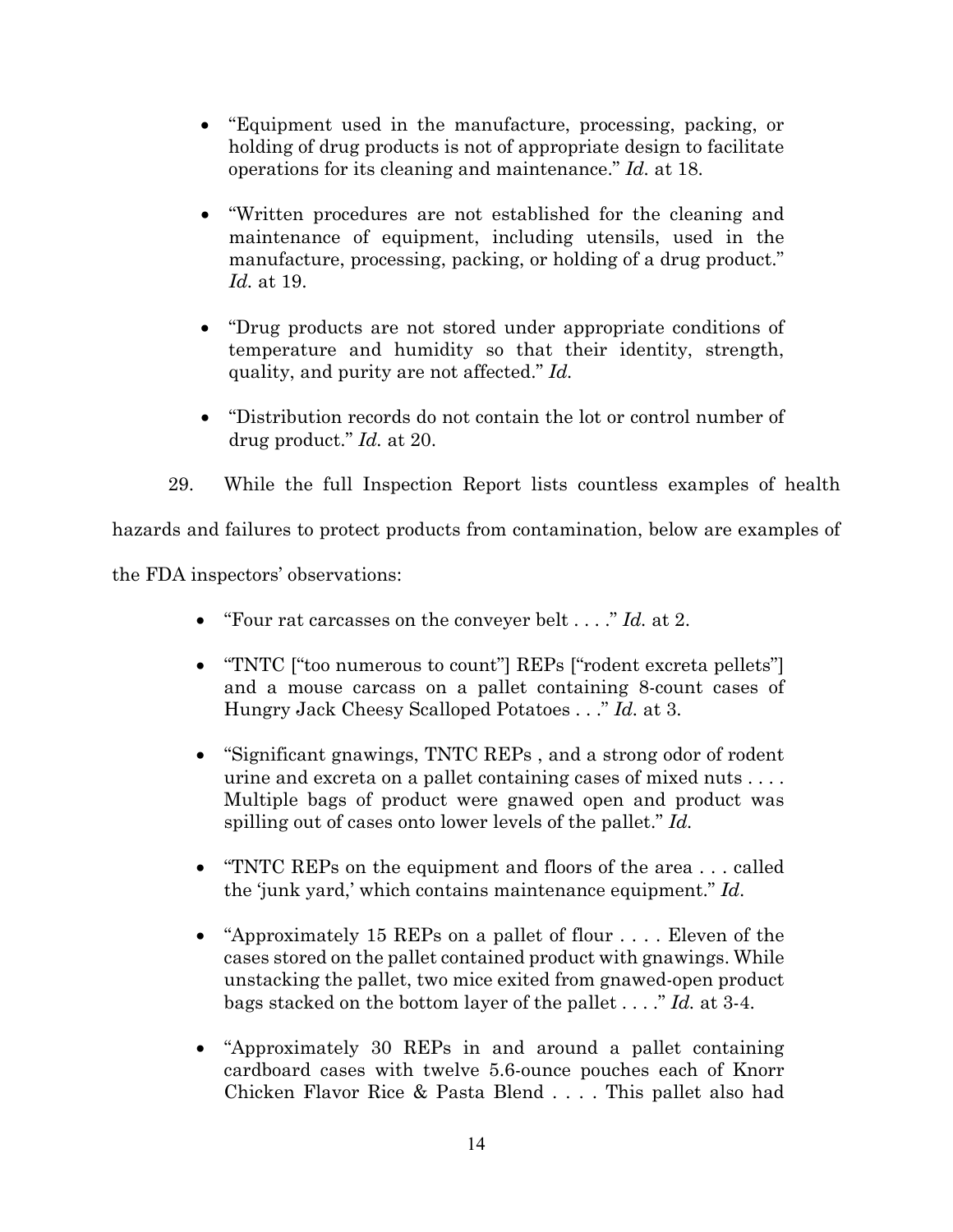nesting material and tunnelling . . . . Approximately 20 of the cases on the pallet contained significant rodent gnawings." *Id.* at 4.

- "Multiple (no less than 5) rats climbing up rack scaffolding and through a pallet containing potato chips stored in cardboard cases . . . . This area of the aisle also had a strong odor of rodent excreta and urine." *Id.* at 5.
- "TNTC REPs on a pallet containing 24-count packages of Jell-O brand Instant Chocolate Jello . . . ." *Id.*
- "TNTC REPs on a pallet of cases containing twelve 3.53-ounce cans each [of] Beach Cliff Red Herring Fillets . . ." *Id.* at 6.
- "One case on this pallet [containing eight 6.5-ounce bags each [of] Brims Butter Popcorn] had an open bag of popcorn, approximately 10 RFPs, and fluorescing stains on the inside of the case." *Id.*
- "TNTC REPs on and in between the layers of a pallet containing cases of 7-ounce tubs each [of] Italione Pistachio & Vanilla Duo Spread . . . . The pallet also contained significant nesting material[,] four individual product containers contained gnaw holes, and The area surrounding this rack location had a strong odor of rodent urine and excreta." *Id.*
- "Rodent excreta pellets were observed on the case boxes and pallet containing . . . GoodSense brand Omeprazole Delayed Release Tablets 20mg . . ." *Id.*
- "Rodent excreta pellets were observed on several cases . . . of Listerine Total Care Freshmint Anticavity Fluoride Mouthwash . . . ." *Id.* at 15.
- 30. The Inspection Report also stated that:

**[Family Dollar] was aware of an increased presence of rodents in the Distribution Center (DC) since at least January 2020**. Per your General Manager, on October 26, 2021, when a fire drill was conducted, dozens of rats could be seen running around the facility due to the loud and sustained sound of the fire alarm. At some time during October 2021, [Family Dollar] stopped using the breakroom and Inventory Control Center (ICC) room located West of Dock Door on the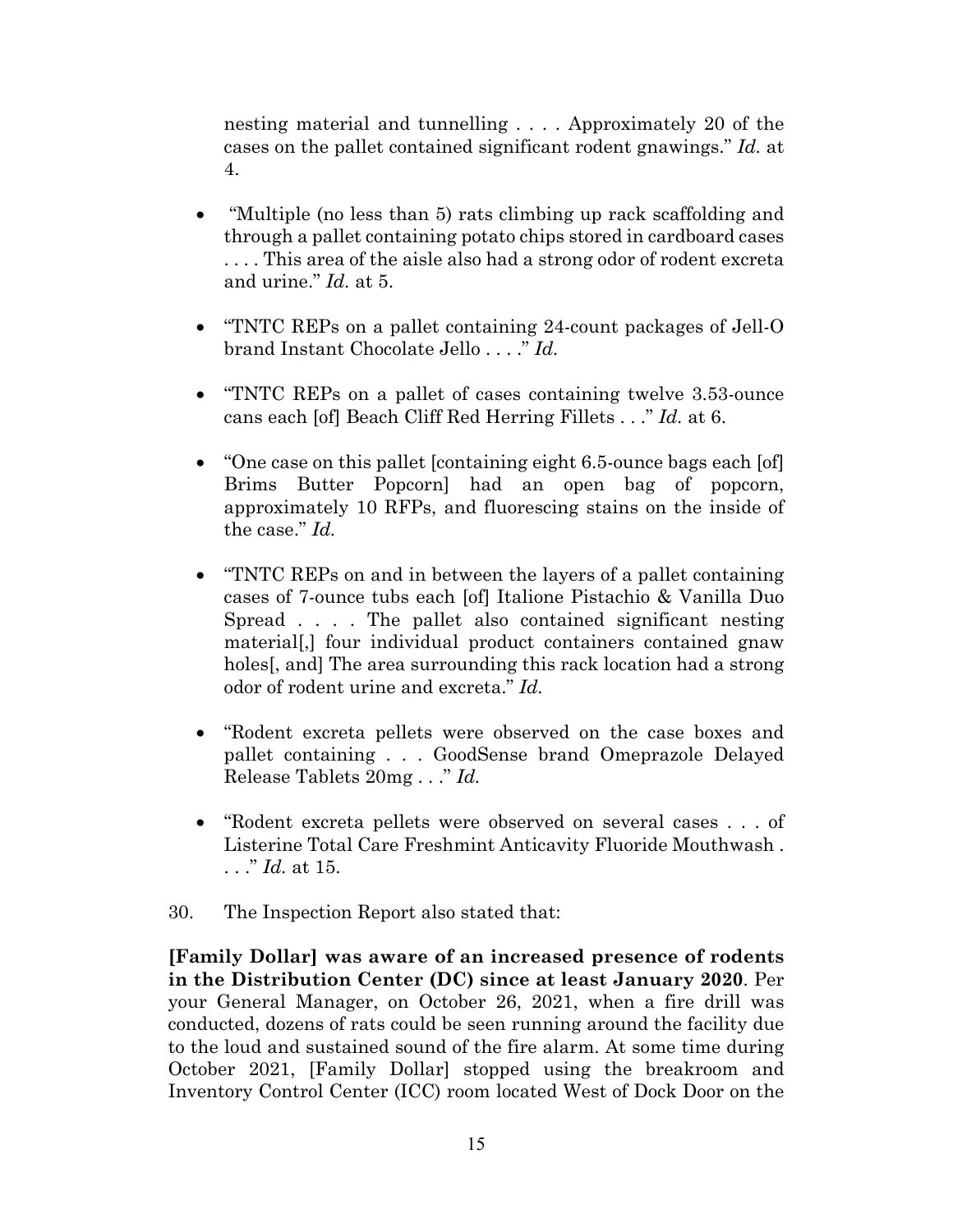North side of the building due to the significant foul stench/odor of rodents in the facility.

[Family Dollar] lacks a system for receiving and tracking reports from your stores of potentially contaminated product received from the Distribution Center (DC). However, [Family Dollar] was able to provide some emails dated January 8, 10, 12, and 13, 2022 containing reports from various stores serviced by your Distribution Center of product that was received with rodent excreta pellets and/or that was gnawed/chewed, **a report of a "live large rat" found in a box received, and a report of a large rat jumping out of a pallet received from the Distribution Center**.

*Id.* at 13 (emphasis added).

31. Finally, the Inspection Report revealed that:

[Family Dollar] **continued to ship products**, including drug products, to stores up until January 13, 2022, **when fumigation of the facility occurred**.

[Family Dollar] **did not remove drug[] products from your facility prior to fumigation** as outlined in the Applicator Manual for the gas fumigant used.

Examples of drug products distributed by your facility include over-thecounter (OTC) products such as various Ibuprofen products, Infant and Children's Tylenol, Extra Strength Tylenol Rapid Release Gels, Omeprazole products, hand sanitizer, cough, cold and flu products, and antihistamines.

Id. (emphasis added).

# **FDA Safety Alert**

32. On February 18, 2022, the FDA issued a safety information news release

titled, "*FDA Alerts the Public to Potentially Contaminated Products from Family* 

*Dollar Stores in Six States*." *See* FDA Safety Alert, attached hereto as **Exhibit B**.

33. The FDA Safety Alert described the West Memphis Distribution Center

as follows: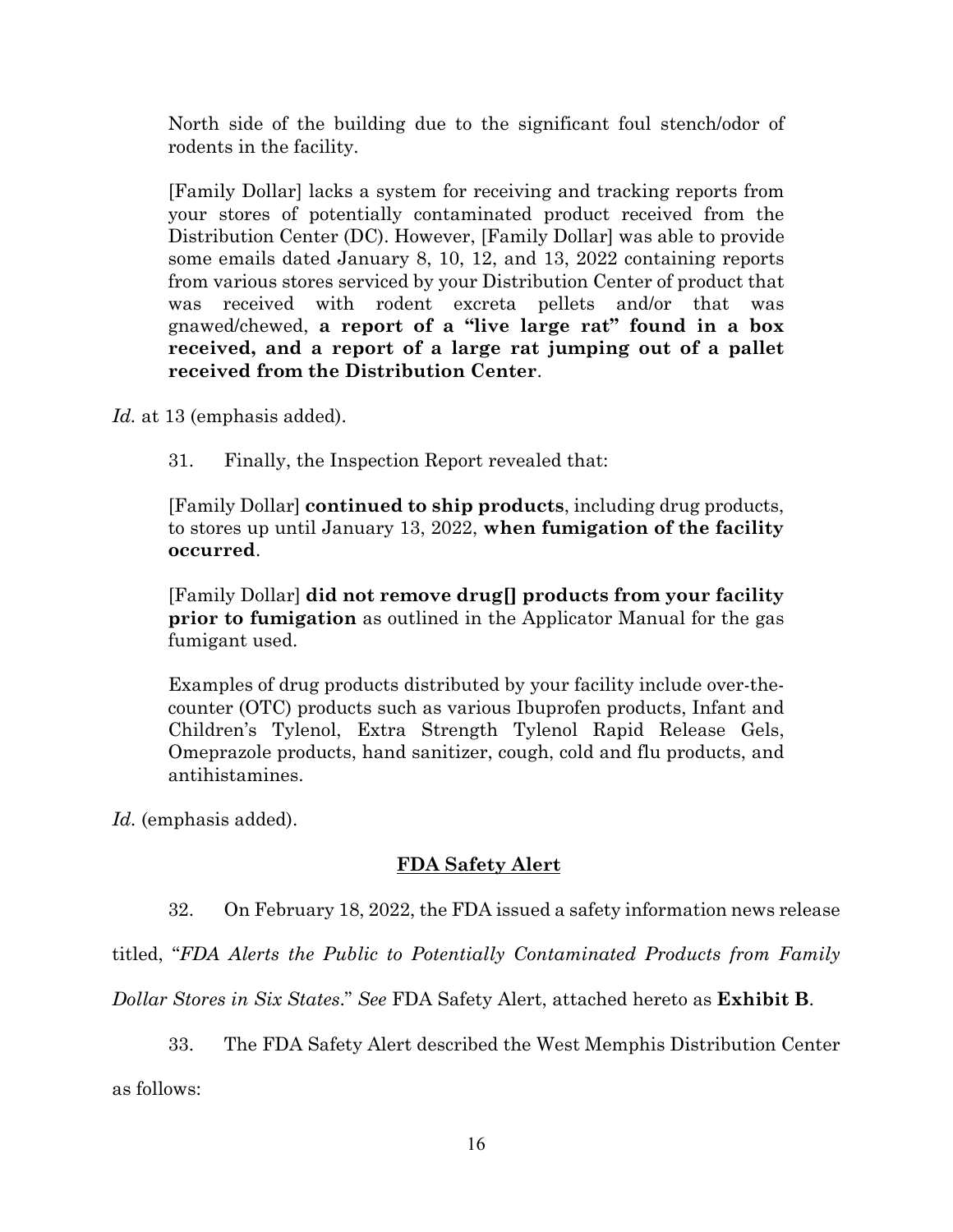Conditions observed during the inspection included **live rodents, dead rodents in various states of decay, rodent feces and urine, evidence of gnawing, nesting and rodent odors throughout the facility, dead birds and bird droppings, and products stored in conditions that did not protect against contamination.** More than **1,100 dead rodents** were recovered from the facility following a fumigation at the facility in January 2022. Additionally, a review of the company's internal records also indicated the collection of more than **2,300 rodents** between Mar. 29 [2021] and Sep. 17, 2021, **demonstrating a history of infestation**.

*Id.* (emphasis added).

34. The FDA Safety Alert warned the public that because of the rodent infestation and other unsanitary conditions at the West Memphis Distribution Center, numerous categories of products purchased by consumers from Family Dollar were unsafe for consumers to use or handle and should be discarded. *Id.*

35. These affected products included, but were not limited to: (a) human foods (dietary, herbal and mineral supplements, and vitamins); (b) animal foods; (c) cosmetics (skincare products, baby oils, lipsticks, shampoos, and baby wipes); (d) medical devices (feminine hygiene products, surgical masks, contact lens cleaning solutions, bandages, and nasal care products); and (e) over-the-counter medications (pain medications, eye drops, dental products, antacids, and other medications for both children and adults). *Id.* (emphasis added).

36. The FDA Safety Alert warned that anyone who purchased a contaminated product and experienced health concerns should contact a health care professional immediately. *Id.* For individuals who still had contaminated products in their homes, the FDA advised that these products should be discarded:

Consumers are advised not to use and to contact the company regarding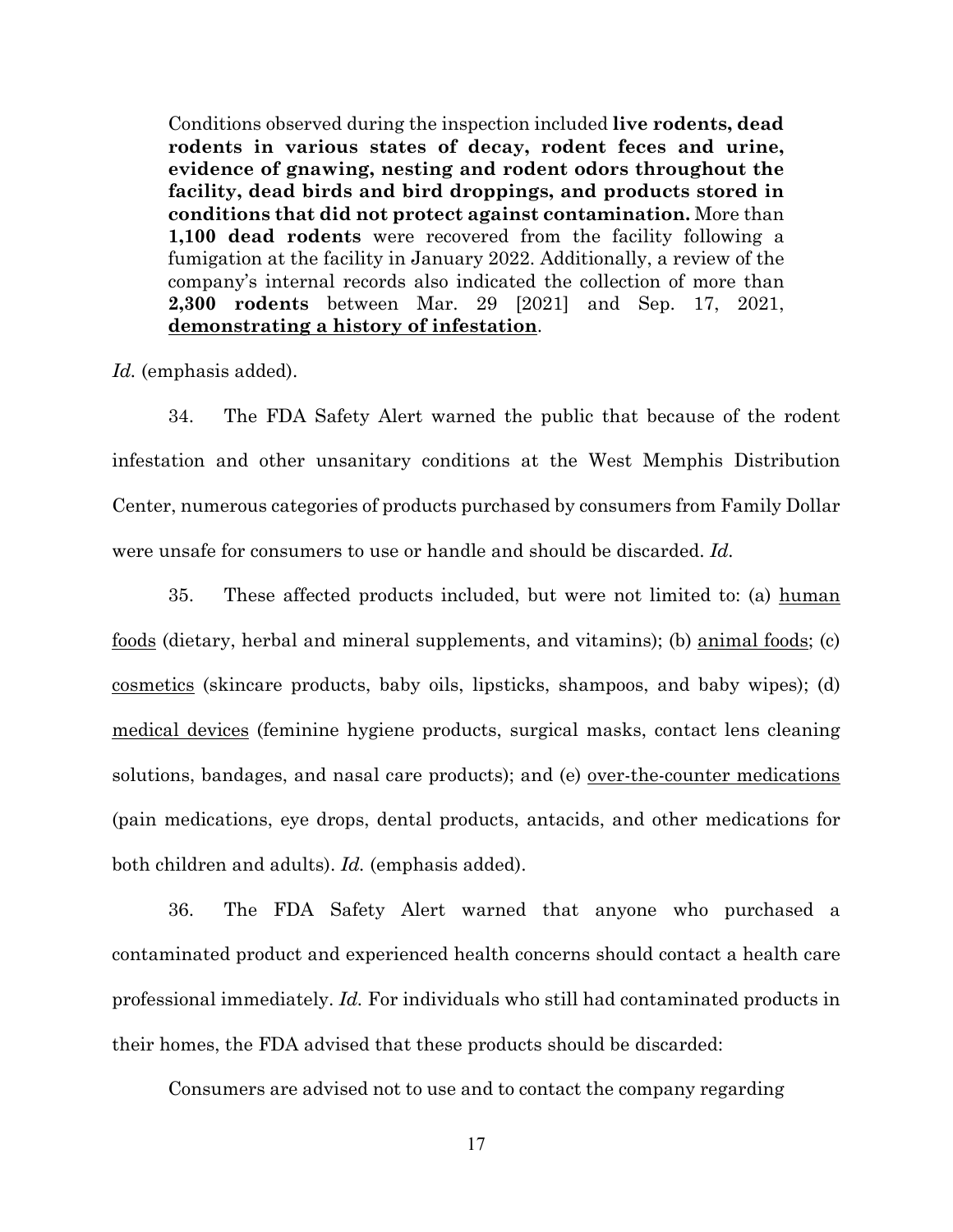impacted products. The agency is also advising that all drugs, medical devices, cosmetics and dietary supplements, regardless of packaging, be discarded. Food in non-permeable packaging (such as undamaged glass or all-metal cans) may be suitable for use if thoroughly cleaned and sanitized. Consumers should wash their hands immediately after handling any products from the affected Family Dollar Stores.

Id. (emphasis added).

37. Associate Commissioner for Regulatory Affairs, Judith McMeekin, Pharm.D., stated in the Safety Alert that: "Families rely on stores like Family Dollar for products such as food and medicine. They deserve products that are safe. […] No one should be subjected to products stored in the kind of unacceptable conditions that we found in this Family Dollar distribution facility. These conditions appear to be violations of federal law that could put families' health at risk." *Id.*

38. The conditions at the West Memphis Distribution Center were such that Family Dollar, with the FDA's knowledge, issued a voluntary retail-level recall (discussed below) of all products in the categories listed in the FDA Safety Alert, regardless of whether the product packaging showed signs of contact with rodents, birds, or their excrement or the packaging itself actually came into contact with the rodents, birds, or their excrement.

39. Furthermore, all products purchased at Family Dollar (or purchased from non-Family Dollar stores) that came into contact with the contaminated products could have caused those uncontaminated products to become contaminated with Salmonella bacteria. Since it was impossible to determine which products were contaminated, Arkansas consumers were forced to dispose of all products that possibly came into contact with the potentially hazardous or contaminated products.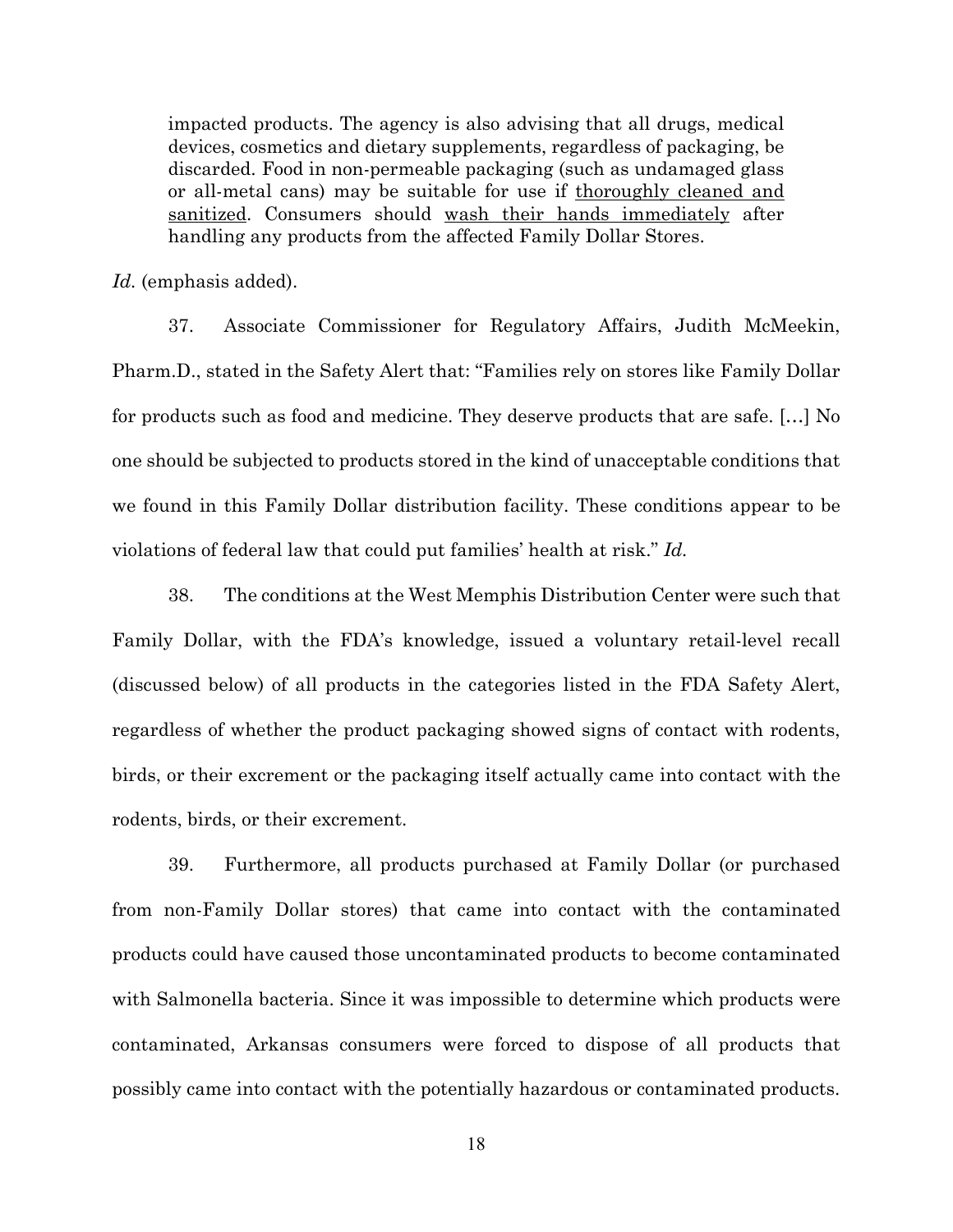# **Family Dollar Recall**

40. After the FDA Safety Alert was issued, Family Dollar issued its own voluntary recall.8 *See* Recall Notice, attached hereto as **Exhibit C**.

41. Family Dollar's Recall Notice advised consumers that "due to the presence of rodents and rodent activity at Family Dollar Distribution Center" that certain products "stored and shipped to 404 stores from Family Dollar Distribution Center . . . from January 1, 2021 through the present" were being recalled. These products "include all: (i) drugs; (ii) medical devices; (iii) cosmetics; (iv) dietary supplements; and (v) human and animal (pet) food products." *Id.*

According to Family Dollar's Recall Notice:

There are numerous hazards associated with rodents including the potential presence of Salmonella. **Use or consumption of affected products may present risk of illness due to the potential presence of Salmonella, an organism which can cause serious and sometimes fatal infections in infants, young children, frail or elderly people, pregnant persons, persons with pre-existent pathology (e.g., patients with cancer undergoing chemotherapy treatments, organ transplant recipient, etc.) and others with weakened immune systems**. Healthy persons infected with Salmonella often experience fever, diarrhea (which may be bloody), nausea, vomiting, and abdominal pain. In rare circumstances, infection with Salmonella can result in the organism getting into the bloodstream and producing more severe illnesses such as arterial infections (i.e., infected aneurysms), endocarditis, and arthritis.

*Id.* (emphasis added).

42. In addition to its voluntary recall, Family Dollar closed 404 stores that

8 Press Release, *Family Dollar Stores Issues Voluntary Recall of Certain FDA-Regulated Products in Six States Including Drugs, Devices, Cosmetics, Food*, Business Wire, Feb. 18, 2022, available at https://www.businesswire.com/news/home/20220218005563/en/Family-Dollar-Stores-Issues-Voluntary-Recall-of-Certain-FDA-Regulated-Products-in-Six-States-Including-Drugs-Devices-Cosmetics-Foods.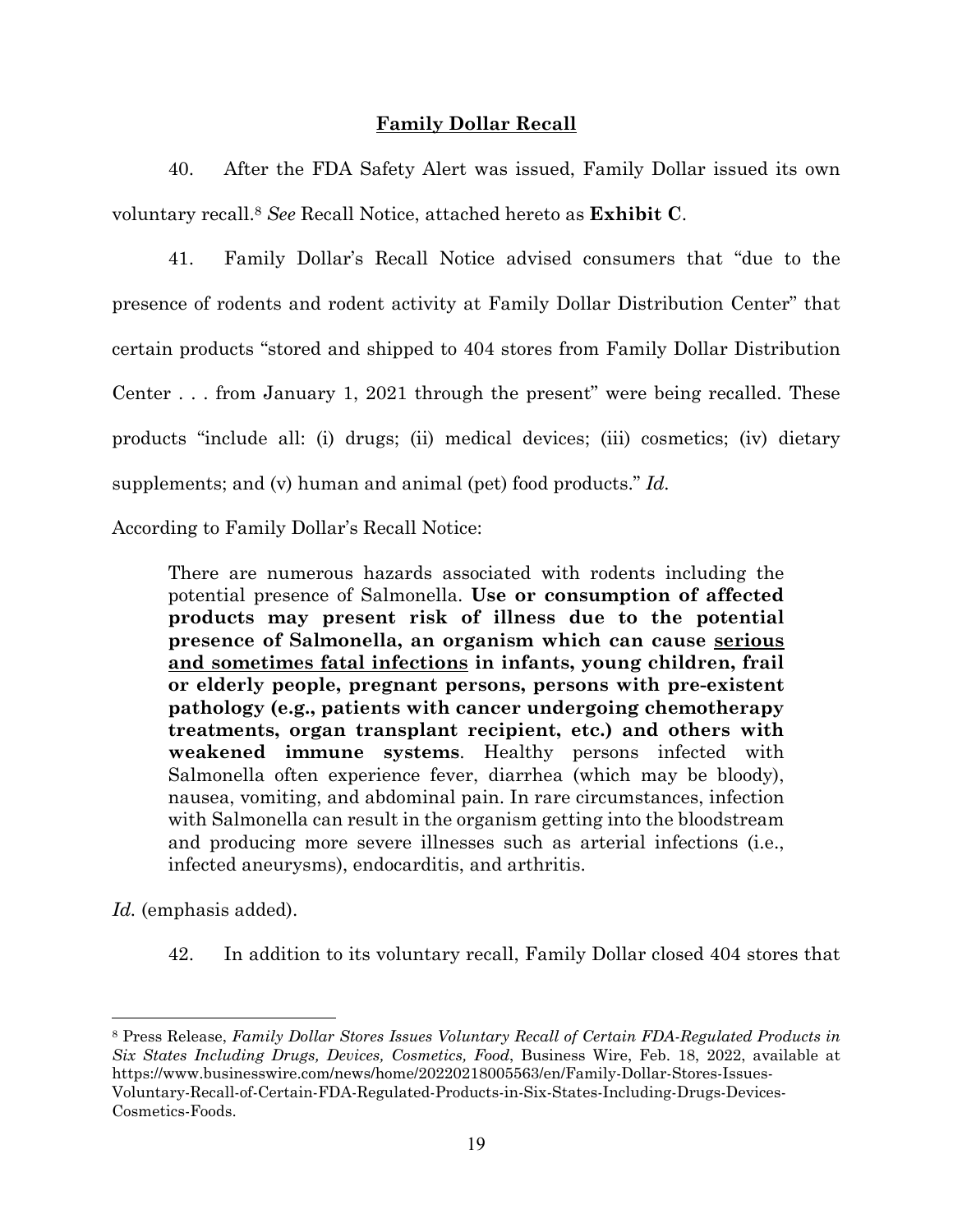received potentially hazardous or contaminated products from the West Memphis Distribution Center, including 85 Arkansas stores.9 Family Dollar then removed approximately \$34 million worth of potentially hazardous or contaminated products from its stores.10

## **Federal Grand Jury Subpoena**

43. On March 15, 2022, Family Dollar disclosed that prosecutors in the Eastern District of Arkansas had issued a federal grand jury subpoena on March 1, 2022, requesting information, documents, and records pertaining to pests, sanitation, and its compliance with law regarding certain of Family Dollar's procedures and products.11

## **FAMILY DOLLAR DECEIVED ARKANSAS CONSUMERS**

44. Family Dollar is responsible for the safe and proper storage of all products in its distribution center and the safety and quality of those products sold in its stores. Family Dollar exerts day-to-day operational control from the top down, with its national corporate entity designing and implementing uniform policies and procedures (to the extent they exist and are followed) that govern how the West Memphis Distribution Center and its stores operate, including the conduct at issue herein. Family Dollar's method of control intentionally allowed and resulted in the

<sup>9</sup> Vimal Patel, *Rodent Infestation at Family Dollar Warehouse Leads to Hundreds of Closures*, NY Times, Feb. 19, 2022, available at https://www.nytimes.com/2022/02/19/us/fda-family-dollarrecall.html.

<sup>10</sup> Family Dollar, *Dollar Tree, Inc. Reports Results for the Fourth Quarter & Fiscal Year 2021*, Mar. 2, 2022, available at https://www.dollartreeinfo.com/news-releases/news-release-details/dollar-tree-increports-results-fourth-quarter-and-fiscal-year-5. 11 Praveen Paramasivam, *Dollar Tree Discloses Federal Grand Jury Subpoena Over Pest Issue*,

Reuters, Mar. 16, 2022, available at https://www.nytimes.com/2022/02/19/us/fda-family-dollarrecall.html (last visited Apr. 27, 2022).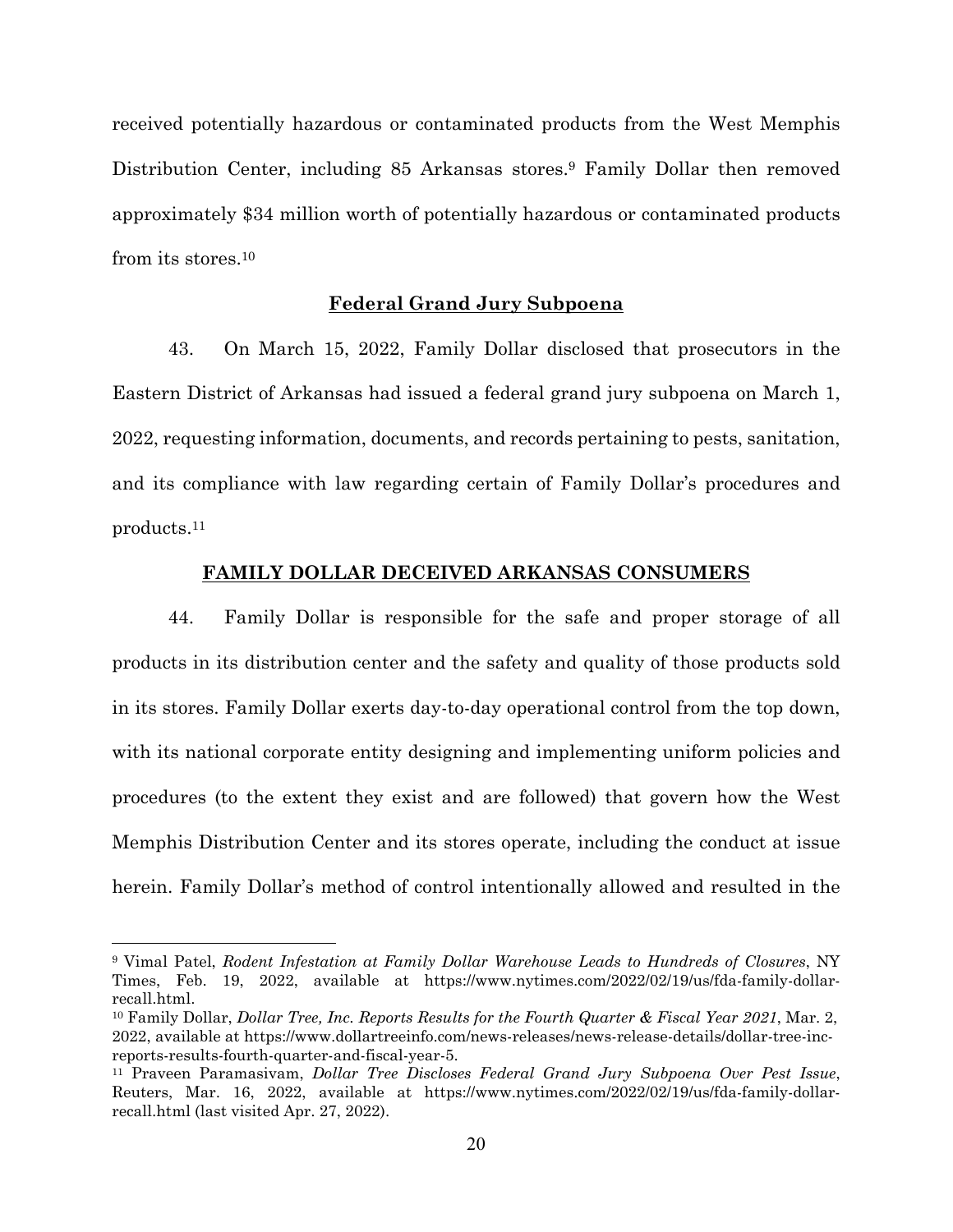massive and long-lasting rodent infestation at the West Memphis Distribution Center and the selling of millions of dollars' worth of potentially hazardous and contaminated products to Arkansas consumers.

45. Arkansas consumers depend upon representations by Family Dollar concerning the safety and quality of its products. The pervasive and extensive rodent infestation and other unsanitary conditions at the West Memphis Distribution Center were not disclosed to Arkansas consumers prior to the FDA's announcement, despite the significant health and safety threats to consumers.

46. Arkansas consumers paid millions of dollars to Family Dollar for products impacted by its rodent infestation, and because of the multitude of health hazards and dangers associated with these products, the commercial value of these products was stripped when consumers were forced to discard their purchases.

47. Family Dollar had actual knowledge of the massive and long-lasting rodent infestation since at least January 2020. Family Dollar knew or should have known of the rodent infestation and other unsanitary conditions far earlier than that date, however, due to its obligation to inspect its facilities for safety, quality control, and health-related issues. Nevertheless, Family Dollar chose not to disclose this information to Arkansas consumers but continued to profit from the sales of its goods.

48. Family Dollar omitted information about the extraordinary rodent infestation and resultant product contamination from all advertising, promotions, or other contacts with Arkansas consumers prior to the consumers' purchase of the potentially hazardous or contaminated products and continued to ship these products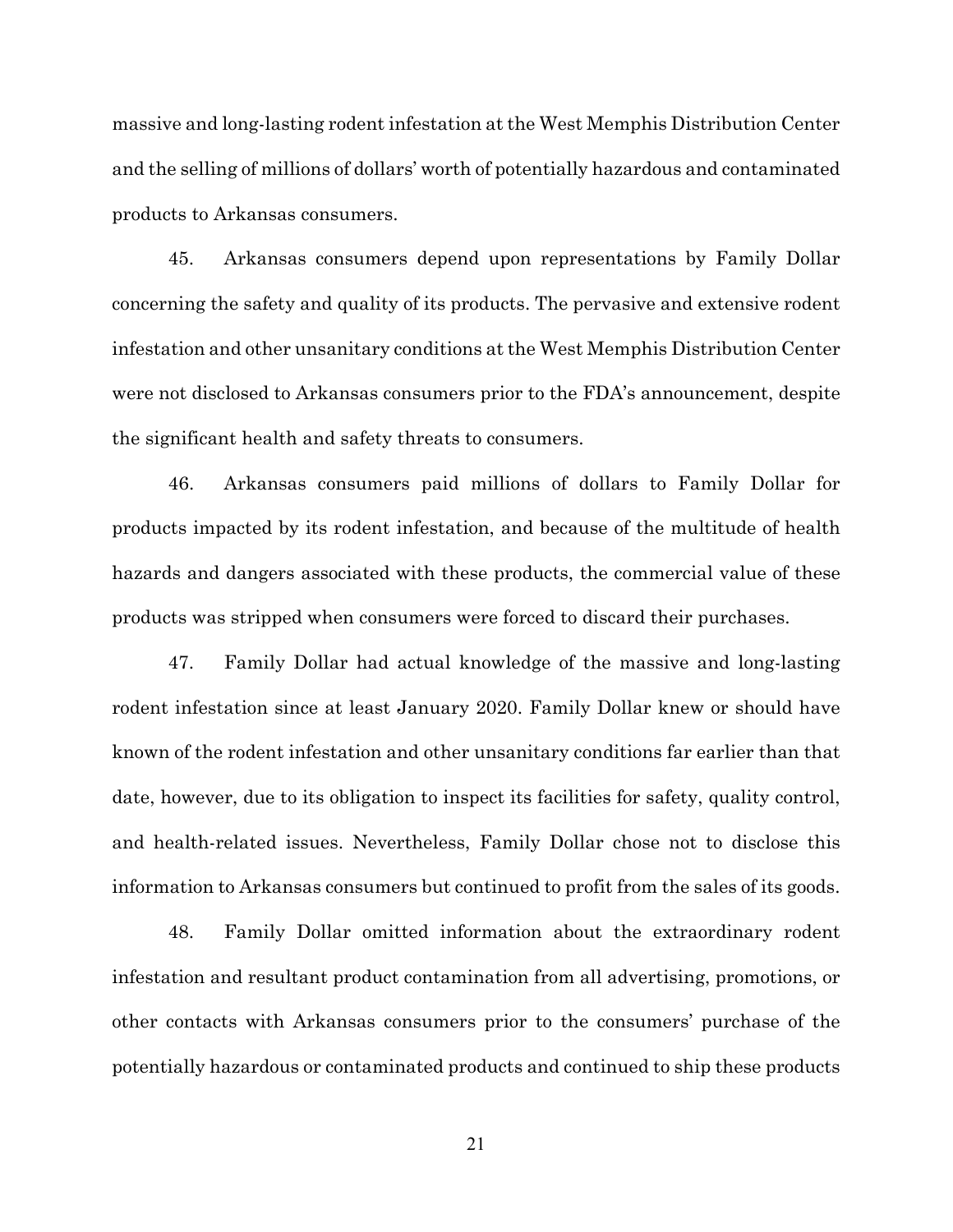to its Arkansas stores from the West Memphis Distribution Center. By knowingly failing to disclose this information or correct the problems and associated risks of contamination, Arkansas consumers purchased products of a lesser standard, grade, and quality that failed to meet ordinary and reasonable consumer expectations regarding quality and value of products. These products were unfit for their intended purposes.

49. Arkansas consumers purchased and continued to handle or use the potentially hazardous or contaminated products and were unaware that the products they purchased could be dangerous, and soon to become worthless once the FDA instructed buyers to discard them due to the false and misleading claims and omissions by Family Dollar. Arkansas consumers were unaware that the products contained Salmonella bacteria, or had a considerable risk of containing Salmonella bacteria, or other infectious diseases. Arkansas consumers would not have purchased the potentially hazardous or contaminated products if Family Dollar had fully and accurately disclosed the rodent infestation and the related potential for contamination with Salmonella bacteria or other infectious diseases.

50. Arkansas consumers relied on Family Dollar's marketing, which it disseminated throughout the state, through advertising, packaging, and labeling that omitted any mention of its rat infestation and contaminated or potentially contaminated goods.

## **THE STATE'S INTEREST IN PROTECTING CONSUMERS**

51. Attorney General Leslie Rutledge brings this action on behalf of the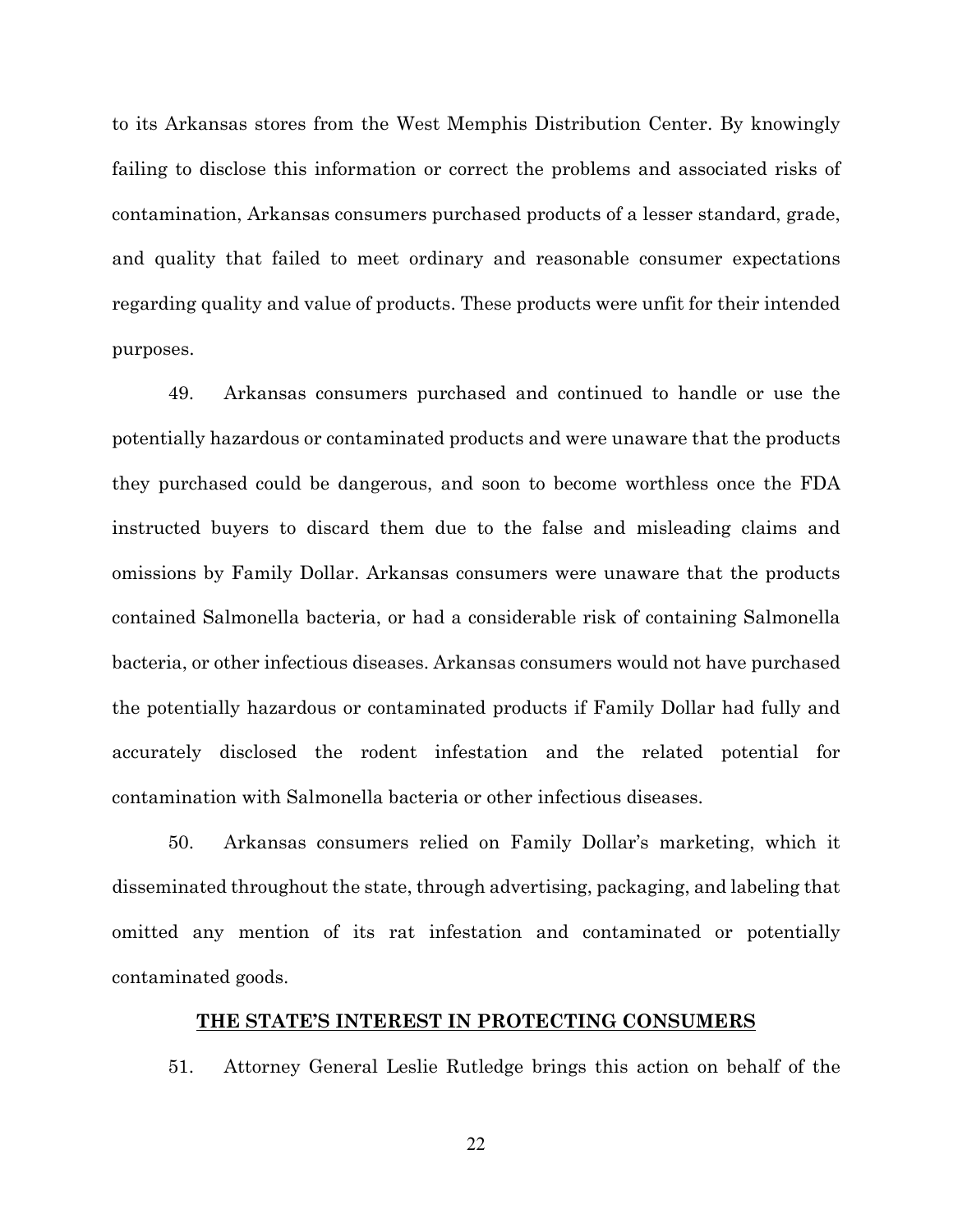State and its citizens in her proprietary capacity and in her *parens patriae* capacity against Family Dollar for its deceptive and unconscionable trade practices in violation of the ADTPA, as well as on the grounds of negligence, gross negligence, strict liability, unjust enrichment, and civil conspiracy.

52. This action seeks actual and punitive damages, disgorgement, restitution, civil penalties, and injunctive relief to address and abate the harm caused by the extraordinary rodent infestation and potentially hazardous or contaminated products sold to Arkansas consumers. The State has an interest in protecting the health, safety, and economic well-being of Arkansas and its citizens who rely on Family Dollar for food, drugs, medical devices, dietary supplements, and other products. Arkansas consumers have been damaged, and continue to be damaged, by Family Dollar's unlawful conduct.

53. The State is a real party in interest in this action. Acting as a constitutional officer of the State, possessing all the power and authority under the Arkansas Constitution, common law, and statutes, the Attorney General institutes this action to protect the health, safety, and economic well-being of the State's citizens, its own interests, and the integrity of its marketplace. The Attorney General is authorized to bring this action on behalf of the State as its chief legal officer, pursuant to the ADTPA, under *parens patriae*, and as representative of its citizens to recover actual and punitive damages, disgorgement, restitution, and civil penalties, and to secure injunctive relief regarding violations of state laws.

54. The State brings this action exclusively under Arkansas law and relies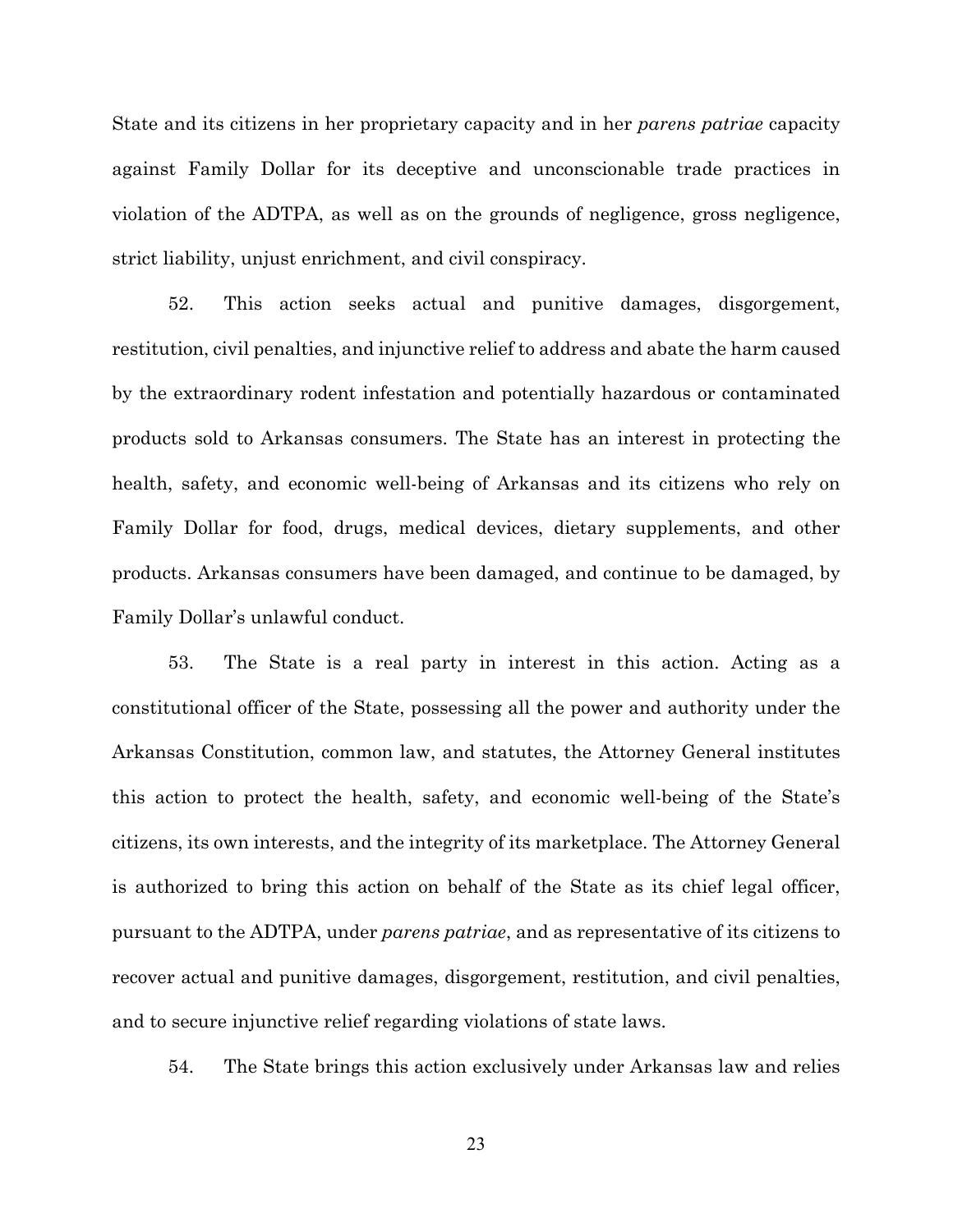exclusively on state statutory and common law theories for each of its claims, and not pursuant to any federal law. To the extent any claim or factual assertion herein may be construed as stating a federal claim, the State disavows that alleged claim. The claims asserted are brought solely by the State and are independent of any claims that individual citizens may have against Defendants.

### **CLAIMS FOR RELIEF**

# **COUNT I VIOLATIONS OF THE ARKANSAS DECEPTIVE TRADE PRACTICE ACT (Ark. Code Ann. § 4-88-101,** *et seq.***)**

55. Plaintiff realleges and incorporates by reference each of the paragraphs above as if fully set forth herein.

56. The potentially hazardous or contaminated products are "goods" as defined under Ark. Code Ann. § 4-88-102(4).

57. Defendants are "person[s]" as defined under Ark. Code Ann. § 4-88- 102(5).

58. The selling and distributing of the potentially hazardous or contaminated products are "services" as defined under Ark. Code Ann. § 4-88-102(7).

59. Defendants' actions alleged herein constitute deceptive and unconscionable trade practices in violation of Ark. Code Ann. § 4-88-107 and § 4-88- 108. Specifically, and without limitation, Defendants:

> a. Used deceptive and unconscionable trade practices consisting of knowingly making false representations as to the characteristics, uses, benefits, source, sponsorship, approval, or certification of the potentially hazardous or contaminated products or as to the potentially hazardous or contaminated products particular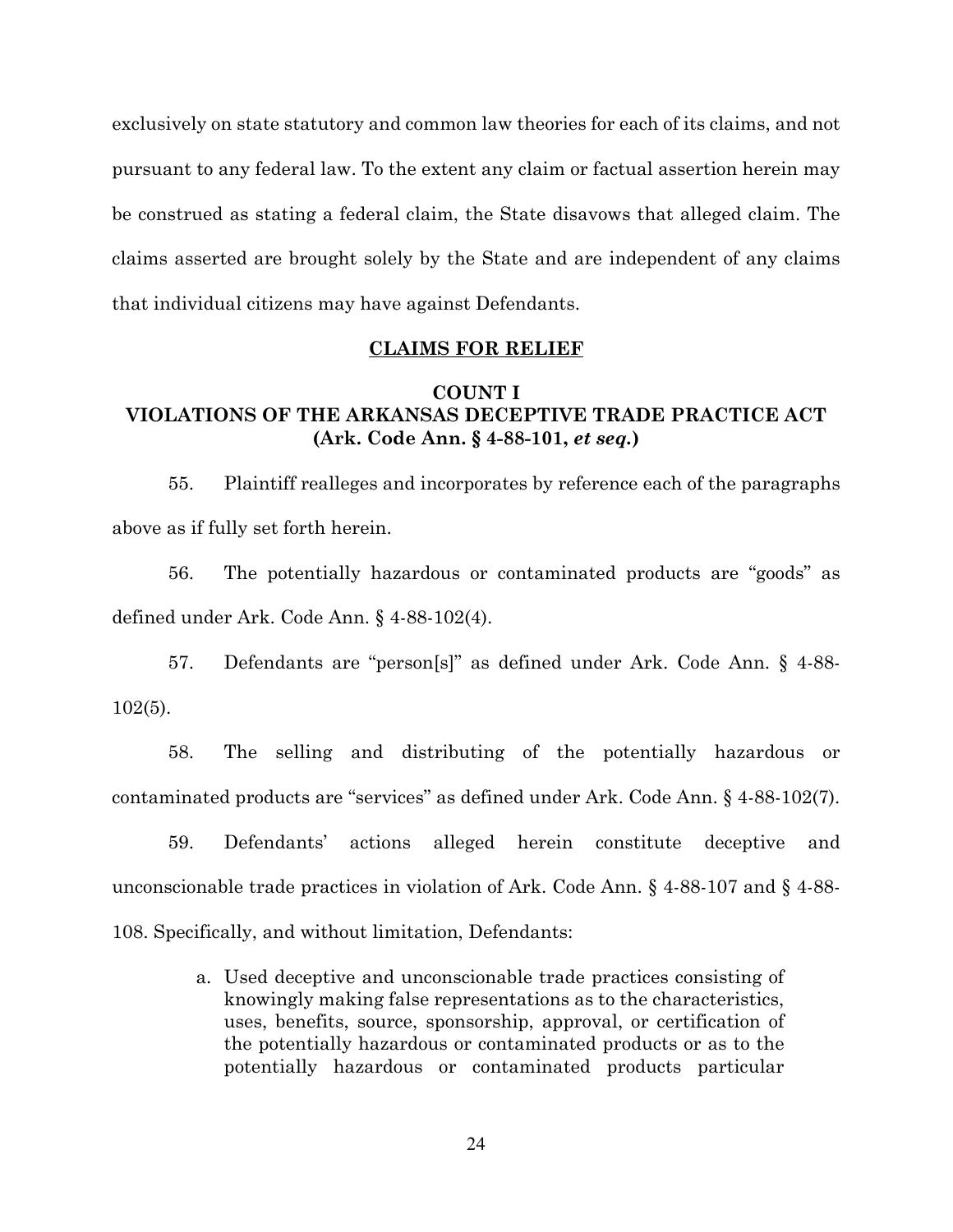standard, quality, or grade, in violation of Ark. Code Ann. § 4-88-  $107(a)(1);$ 

- b. Used deceptive and unconscionable trade practices by knowingly taking advantage of consumers who were reasonably unable to protect their own interest due to ignorance, unawareness or lack of knowledge that the products were potentially hazardous or contaminated, in violation of Ark. Code Ann. § 4-88-107(a)(8)(B) and  $(E)$ ;
- c. Engaging, and continuing to engage, in other unconscionable, false or deceptive acts or practices in business, commerce or trade, in violation of Ark. Code Ann.  $\S$  4-88-107(a)(10);
- d. Acting, using, or employing, and continuing to act, use, or employ, deception, fraud, or false pretense in connection with the sale or advertisement of the potentially hazardous or contaminated products, in violation of Ark. Code Ann. § 4-88-108(1); and
- e. Concealing, suppressing, or omitting material facts in connection with the sale or distribution of the potentially hazardous or contaminated products with the intent that others, including Arkansas consumers, would rely upon that concealment, suppression or omission, in violation of Ark. Code Ann. § 4-88- 108(2).

60. By omitting and concealing the risks and harms associated with the consumption, use, or handling of the potentially hazardous or contaminated products, which contain and cause or have a high risk of containing and causing Salmonella, other infectious diseases, or noninfectious diseases (due to exposure from the massive rodent infestation, pesticides during fumigation, or other unsanitary conditions), Defendants engaged in violations of the ADTPA through deceptive and unconscionable business practices, including:

> a. Representing that potentially hazardous or contaminated products had characteristics, uses, benefits, sources, sponsorships, approval, or certifications which they did not have;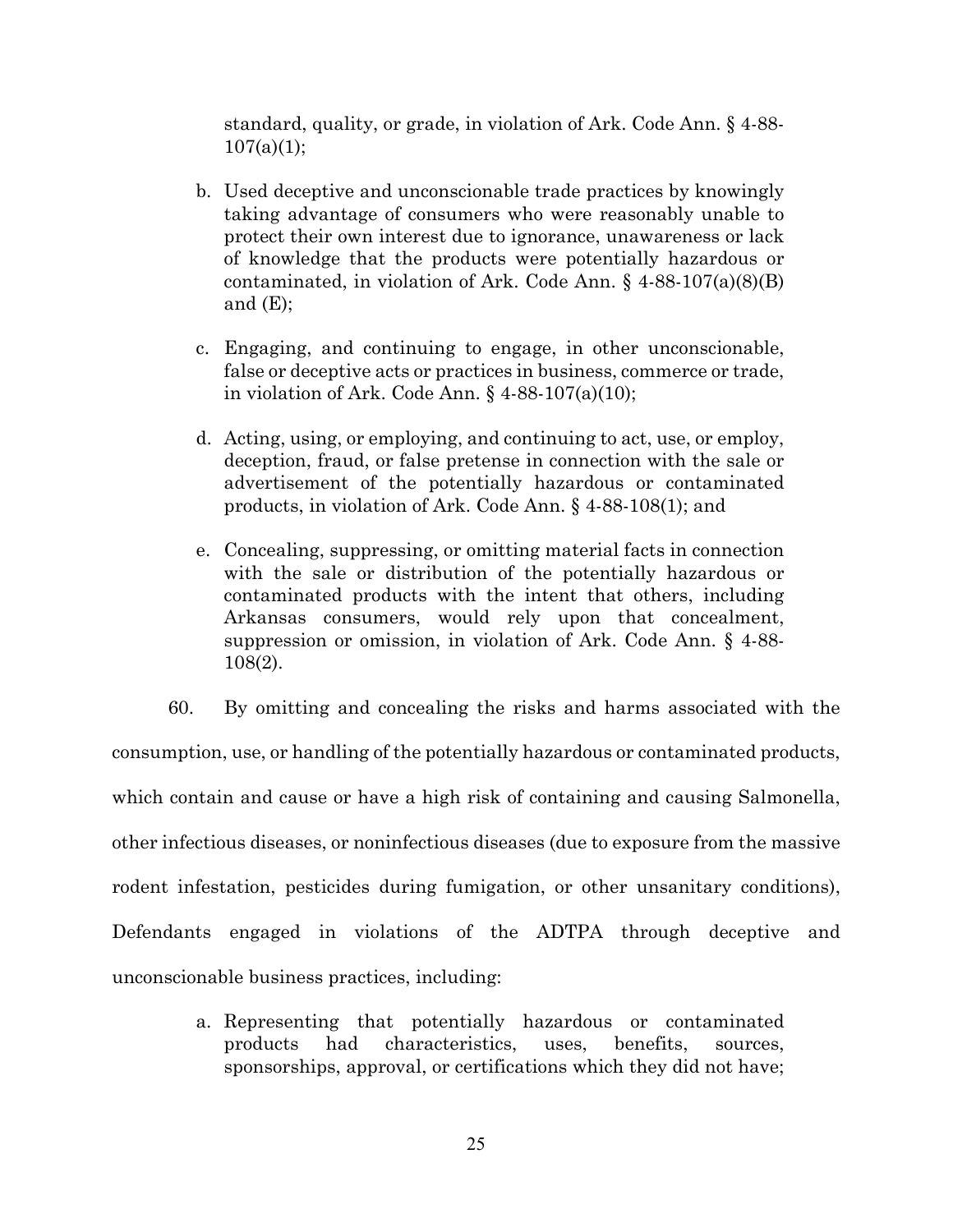- b. Representing that the potentially hazardous or contaminated products are of a particular standard, quality, or grade when they are not;
- c. Knowingly taking advantage of Arkansas consumers who were reasonably unable to protect their own interest because they were unaware, ignorant, or lacked knowledge that the products being sold were potentially hazardous or contaminated;
- d. Engaging in deceptive, fraudulent, or false acts or practices by failing to disclose and by actively concealing the defects in the potentially hazardous or contaminated products while advertising and selling the products to Arkansas consumers; and
- e. Concealing, suppressing, or omitting that the products were potentially hazardous or contaminated, which is a material fact Arkansas consumers relied upon when purchasing the products.

61. All of these actions by Defendants would be considered, and are, material to a reasonable consumer.

62. In the course of the Defendants' business, they willfully failed to disclose and actively concealed the dangerous risks posed by the potentially hazardous or contaminated products. By failing to disclose these risks and by actively concealing these risks, including products being exposed to massive and persistent numbers of rodents, pesticides from fumigation and other unsanitary conditions, Defendants engaged in unconscionable and deceptive business practices.

63. Defendants' unconscionable and deceptive acts and practices were likely to, and did in fact, deceive reasonable Arkansas consumers.

64. Defendants intentionally and knowingly misrepresented material facts regarding the potentially hazardous or contaminated products and owed a duty to Arkansas consumers to disclose the true nature of the products.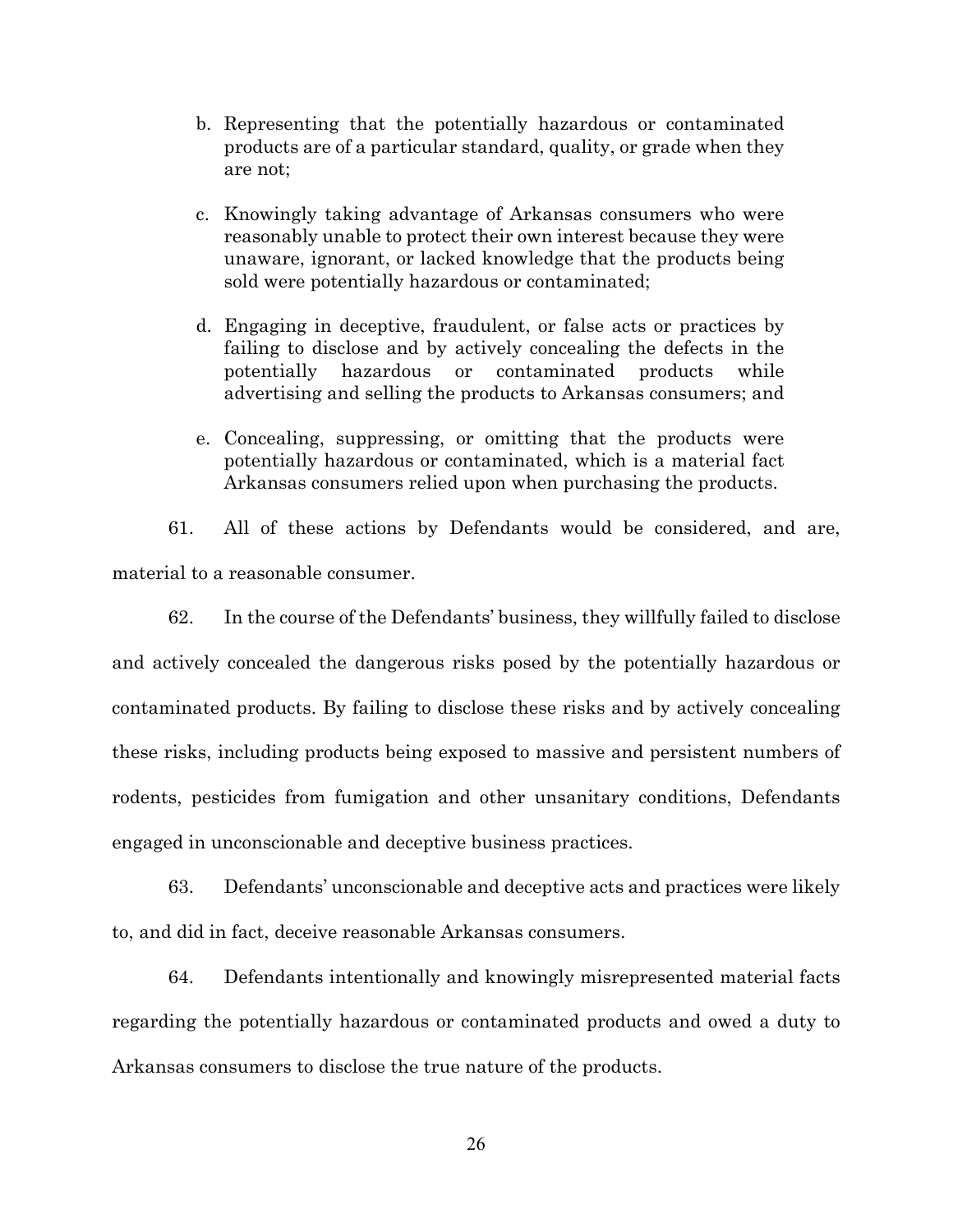65. Defendants' deceptive trade practices, as outlined above, constitute distinct violations of the ADTPA.

66. Defendants knew or should have known that their conduct was unlawful. But for these deceptive representations and concealments of material facts, Arkansas consumers would not have expended millions of dollars on these potentially hazardous and contaminated products; as a direct and proximate cause of Defendants' deceptive conduct, Arkansas consumers have been injured.

67. Arkansas consumers suffered ascertainable losses caused by Defendants' false representations, fraud, deception, false pretenses, or concealment.

68. As a direct and proximate result of Defendants' violations, Arkansas consumers have suffered millions of dollars in ascertainable losses from the purchase of products that were contaminated, potentially hazardous, or harmful to consumers and had no commercial value, for which restitution is required, along with other relief under Ark. Code Ann. § 4-88-113(a)(2)(A).

69. As a direct and proximate result of Defendants' violations, the State is entitled to civil penalties of up to \$10,000 for each violation resulting from Defendants' unlawful conduct, along with investigation and litigation costs, expenses for expert witnesses, and attorney's fees and costs under Ark. Code Ann. § 4-88-  $113(a)(3)$  and (e).

70. The State seeks a permanent injunction against Defendants to prevent future deceptive and unconscionable trade practices under Ark. Code Ann. § 4-88-104 and  $§$  4-88-113(a)(1).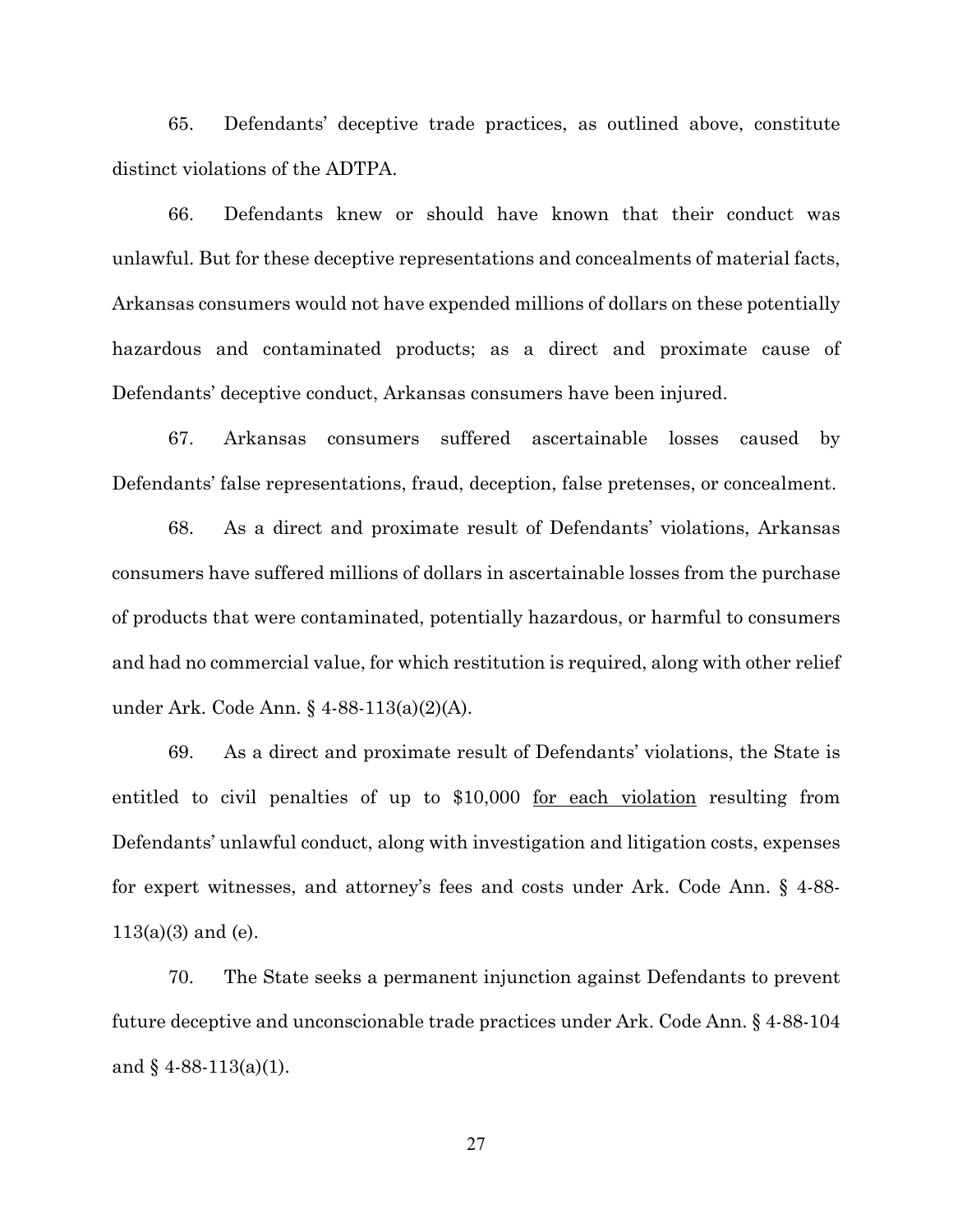71. The State seeks an order suspending or forfeiting Defendants' franchises, corporate charters, or other licenses, permits, or authorizations to do business in the State under Ark. Code Ann. § 4-88-113(b).

# **COUNT II NEGLIGENCE AND GROSS NEGLIGENCE**

72. The State realleges and incorporates by reference each of the paragraphs above as if fully set forth herein.

73. Based upon Defendants' knowledge and foreseeability of the effects of their actions or inactions and control over the marketing, distributing, and selling of products as detailed throughout the Complaint and identified further herein, Defendants owe a duty to exercise a reasonable standard of care in the marketing, quality control, distributing, and selling of their products to Arkansas citizens.

74. Likewise, based upon Defendants' knowledge and foreseeability of the effects of their actions or inactions and control over the marketing, distributing, and selling of products as detailed throughout the Complaint and identified further herein, Defendants owe a duty to use ordinary care not to endanger public health, welfare, or safety.

75. Defendants further owed Plaintiff and Arkansas citizens duties to be forthright and honest regarding their products and to disclose the true risks associated with the use, consumption, or handling of their products. Defendants had control over their own actions to ensure these duties were performed. It is foreseeable that Arkansas citizens would be harmed and damaged by the failure of Defendants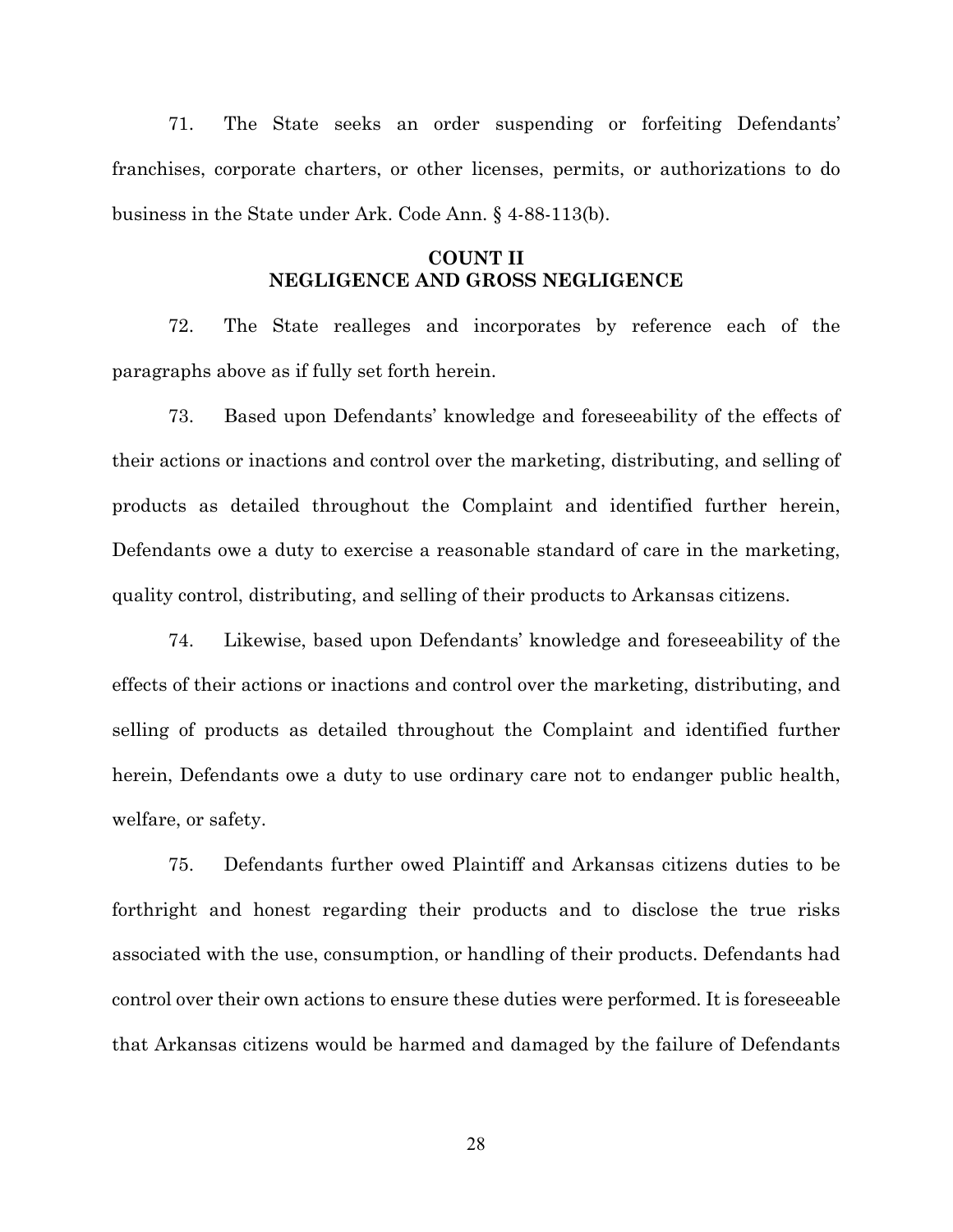to perform these duties, and Defendants had actual knowledge that the failure of these duties would cause harm to Plaintiff and Arkansas citizens.

76. Defendants breached their duty to Plaintiff and Arkansas citizens by marketing, distributing, and selling potentially hazardous and defective products (which contain or have a high risk of containing Salmonella or other infectious diseases) to Arkansas citizens; by failing to take even slight care to take those steps necessary to correct the massive rodent infestation or discontinue selling potentially hazardous and contaminated products to Arkansas citizens; and by failing to warn the State and its citizens of the potentially hazardous and defective condition of the products emanating from the West Memphis Distribution Center and sold at Defendants' retail locations.

77. Defendants' conduct fell below the reasonable standard of care. Their negligent acts included, but are not limited to:

- a. Not excluding rodents, birds, insects, and other vermin from their distribution center to protect against contamination;
- b. Not maintaining their distribution center in a clean and sanitary condition to protect against contamination;
- c. Not maintaining the grounds of their distribution center to protect against contamination;
- d. Not maintaining equipment in a clean and sanitary condition to protect against contamination;
- e. Not maintaining or following reasonable responsibilities applicable to quality control;
- f. Failing to inspect its facilities for safety, quality control, and health-related issues;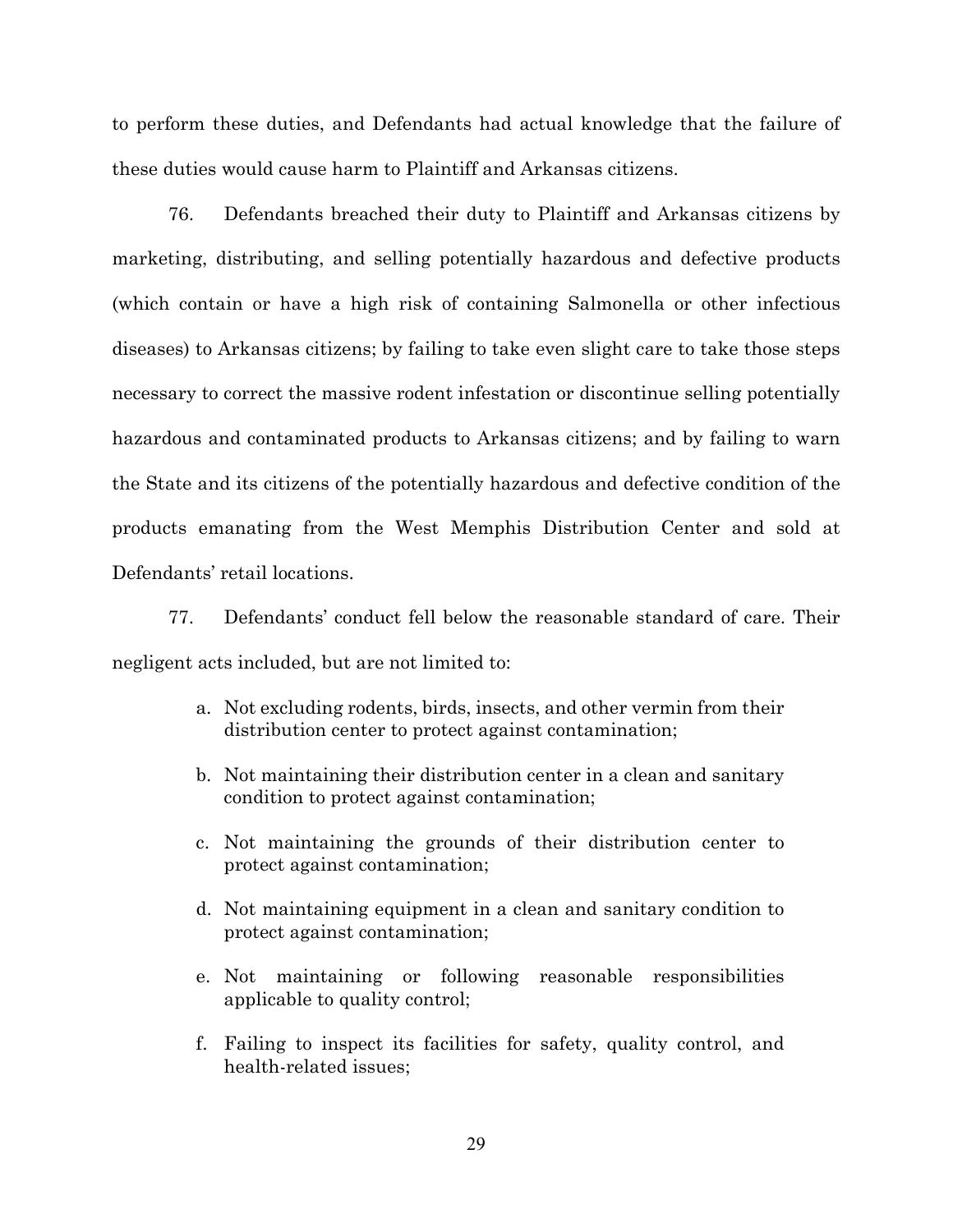- g. Not maintaining written procedures applicable to quality control; and
- h. Not maintaining written procedures for the cleaning and maintenance of equipment used in the distribution of products.

78. Defendants were aware, or reasonably should have been aware, that the products they were selling to Arkansas consumers were potentially hazardous or harmful, did not perform their intended use, and were without any commercial value due to their contamination.

79. When Arkansas consumers purchased the products, they were unaware of their unsafe and dangerous nature and are without fault.

80. By engaging in grossly negligent and reckless conduct that created an unreasonable risk of harm to Arkansas consumers, Defendants failed to exercise reasonable care to prevent such harm, and Arkansas consumers sustained damages.

81. As a direct and proximate cause of the foregoing, Arkansas consumers have lost all value in the products which Defendants sold to them and suffered, and will continue to suffer, damages and economic loss.

82. Plaintiff is entitled to damages in an amount to be determined at trial.

## **COUNT III STRICT LIABILITY IN TORT**

83. The State re-alleges and incorporates by reference each of the paragraphs above as if fully set forth herein.

84. At all times pertinent hereto, the Defendants engaged in, and continue to engage in, the business of selling or otherwise distributing consumer products from the West Memphis Distribution Center or from the Family Dollar retail locations in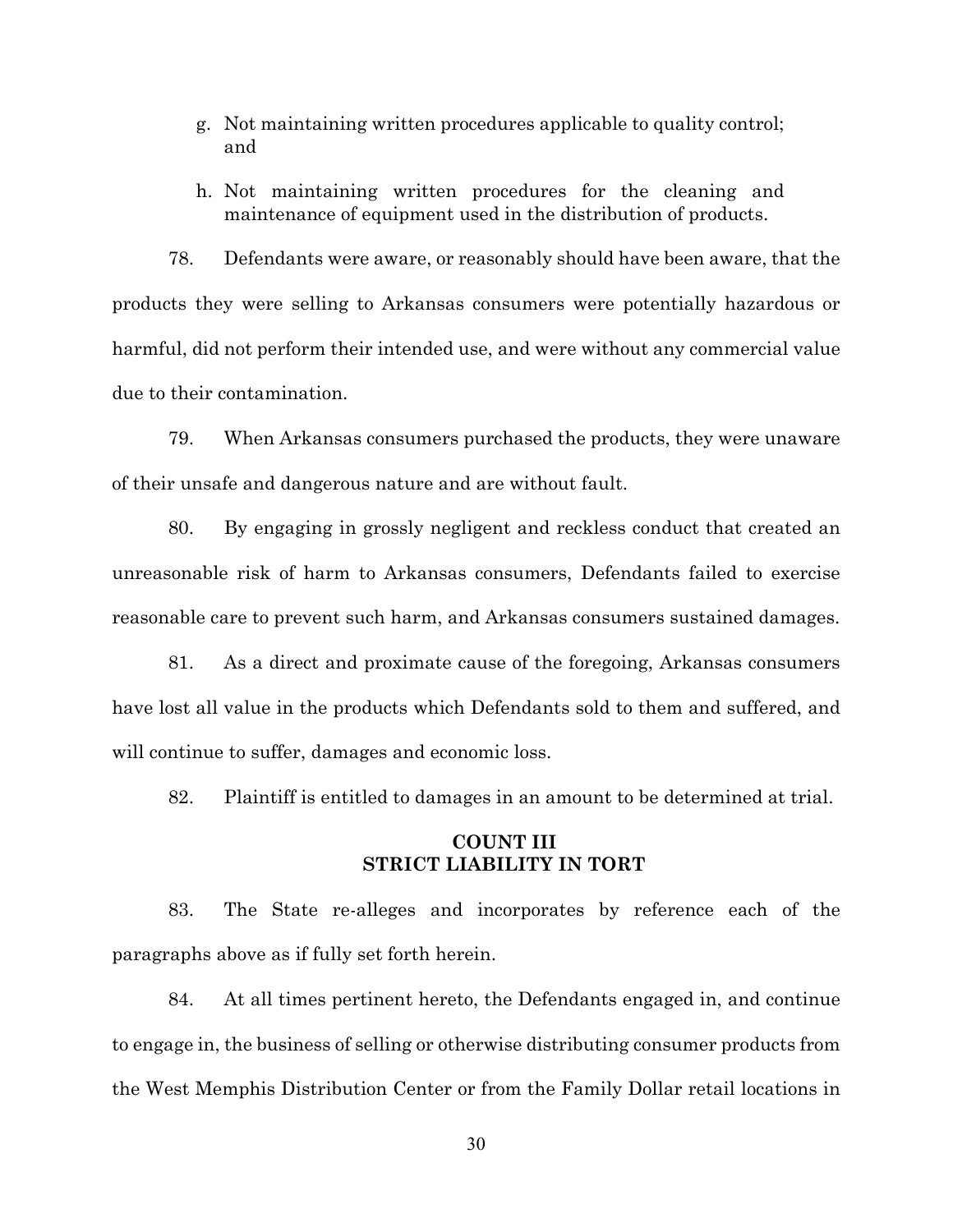the State of Arkansas. The products which the Defendants sold and distributed, and continue to sell and distribute, are adulterated and contaminated as a result of the massive rodent infestation at the West Memphis Distribution Center or from improper storage and lack of protection at the Family Dollar retail locations to which Defendants transport such products.

85. Due to the conditions at the West Memphis Distribution Center or the Family Dollar retail locations, which contaminated such products and gave rise to risks of contracting Salmonella or other infectious diseases, the products were, and continue to be, unreasonably dangerous in the condition in which they are supplied to the State and its consumers by the Defendants. The defective nature of the products posed an actual danger to the State and its citizens and exceeded any risk contemplated by the ordinary and reasonable buyer or consumer of such products. The products in issue were unreasonably dangerous at the time they left the hands of the Defendants as sellers, distributors, or suppliers of the same.

86. Due to the unreasonably dangerous condition of the products supplied by the Defendants, those products presented, and continue to present, an unreasonable risk of physical harm to the State and its consumers and economically damaged the State and its consumers by rendering the products which the Defendants sold worthless and without value.

87. Under the doctrine of strict liability in tort, as set forth in Ark. Code Ann. § 16-116-101(a), the Defendants are liable for creating the conditions which rendered their products unreasonably dangerous and for their failure to warn the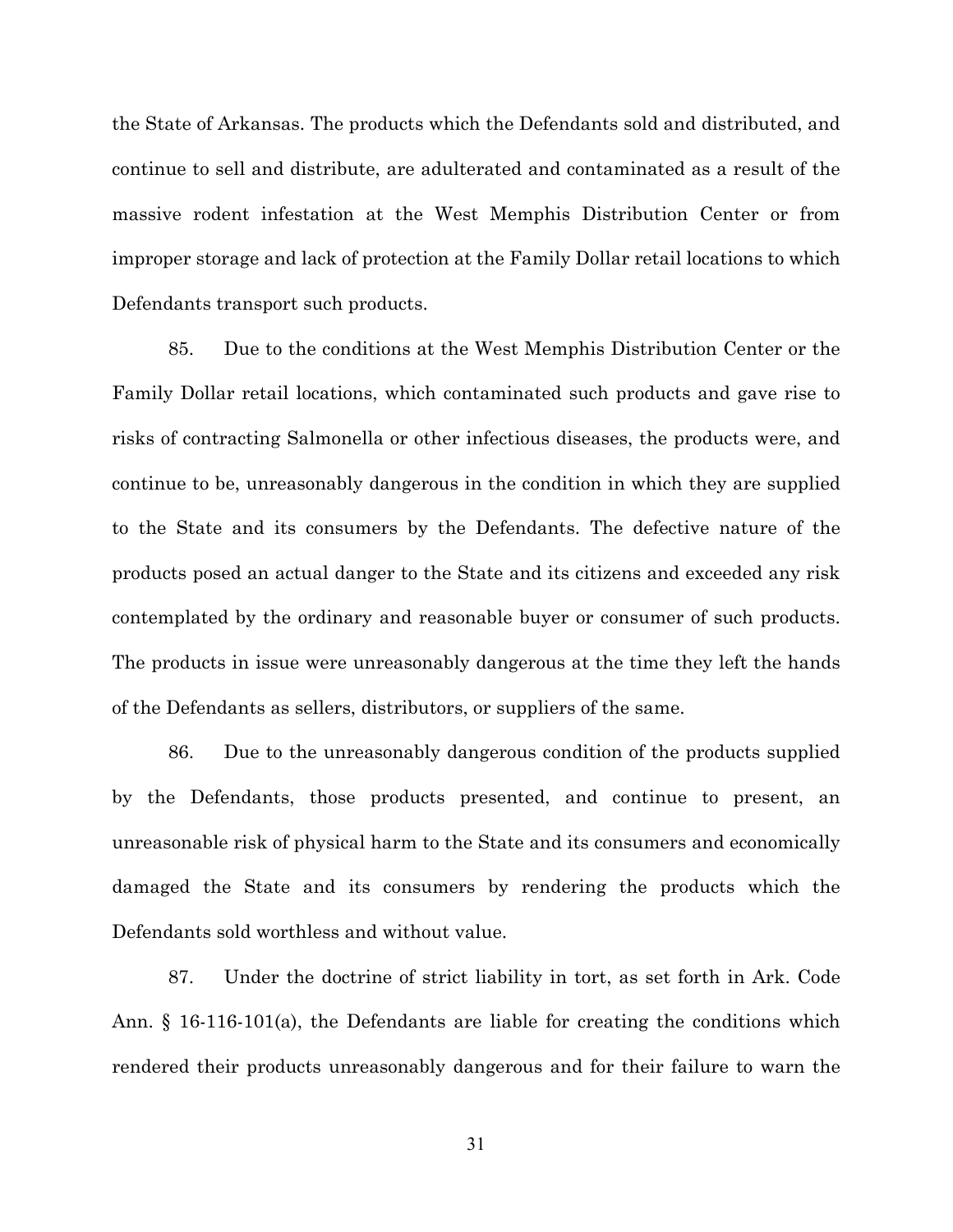State and its citizens about the unreasonably dangerous condition of the products distributed from the West Memphis Distribution Center and sold at Family Dollar's retail locations.

88. As a direct and proximate cause of the foregoing, Arkansas citizens have lost all value in the products which Defendants sold to them and suffered, and will continue to suffer, damages and economic loss.

89. Plaintiff is entitled to damages in an amount to be determined at trial.

## **COUNT IV UNJUST ENRICHMENT**

90. The State re-alleges and incorporates by reference each of the paragraphs above as if fully set forth herein.

91. Under Arkansas law, unjust enrichment can be found when a party has received something of value to which he was not entitled by operative act, intent, or situation to make the enrichment unjust and compensable.

92. Defendants willfully, intentionally, and wrongfully retained unjust benefits from Arkansas citizens by deceiving them into purchasing potentially hazardous or contaminated products that had no commercial value and therefore secured and retained a financial windfall.

93. It is inequitable and unconscionable for Defendants to retain these benefits.

94. Defendants knowingly accepted these unjust benefits.

95. Accordingly, Defendants should not be permitted to retain the proceeds from the benefits conferred upon them by Arkansas citizens. The State seeks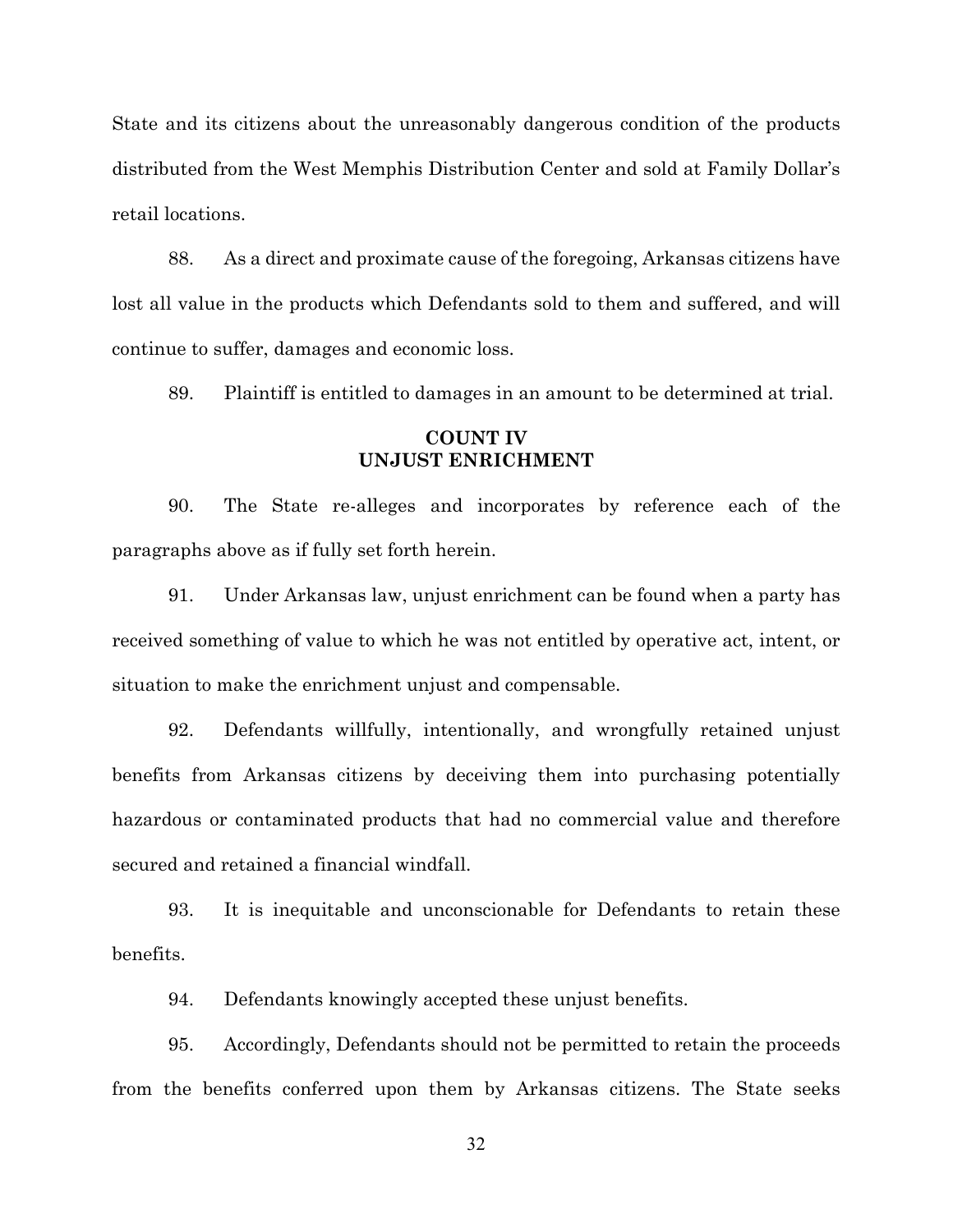disgorgement of these ill-gotten gains earned as a result of the unlawful conduct alleged herein in an amount to be determined at trial.

# **COUNT V CIVIL CONSPIRACY**

96. The State re-alleges and incorporates by reference each of the paragraphs above as if fully set forth herein.

97. Under Arkansas law, a civil conspiracy occurs when two or more persons have combined to accomplish a purpose that is unlawful or oppressive or to accomplish some purpose, not in itself unlawful, oppressive, or immoral, but by unlawful, oppressive, or immoral means, to injure another.

98. As described more fully herein, Defendants' conduct constitutes a civil conspiracy to violate the ADTPA, Ark. Code Ann. §§ 4-88-101 *et seq.* and Arkansas common law.

99. In particular, Defendants agreed to, coordinated their efforts, and carried out a shared plan and acts in furtherance of a common agreement to fraudulently and deceptively market, distribute, and sell potentially hazardous or contaminated products to Arkansas citizens through the concealment of an abominable rodent infestation, pesticide exposure and other unsanitary conditions.

100. Defendants made a conscious commitment to participate in the selling of these products to Arkansas citizens while knowing about the rodent infestation and other unsanitary conditions at the West Memphis Distribution Center.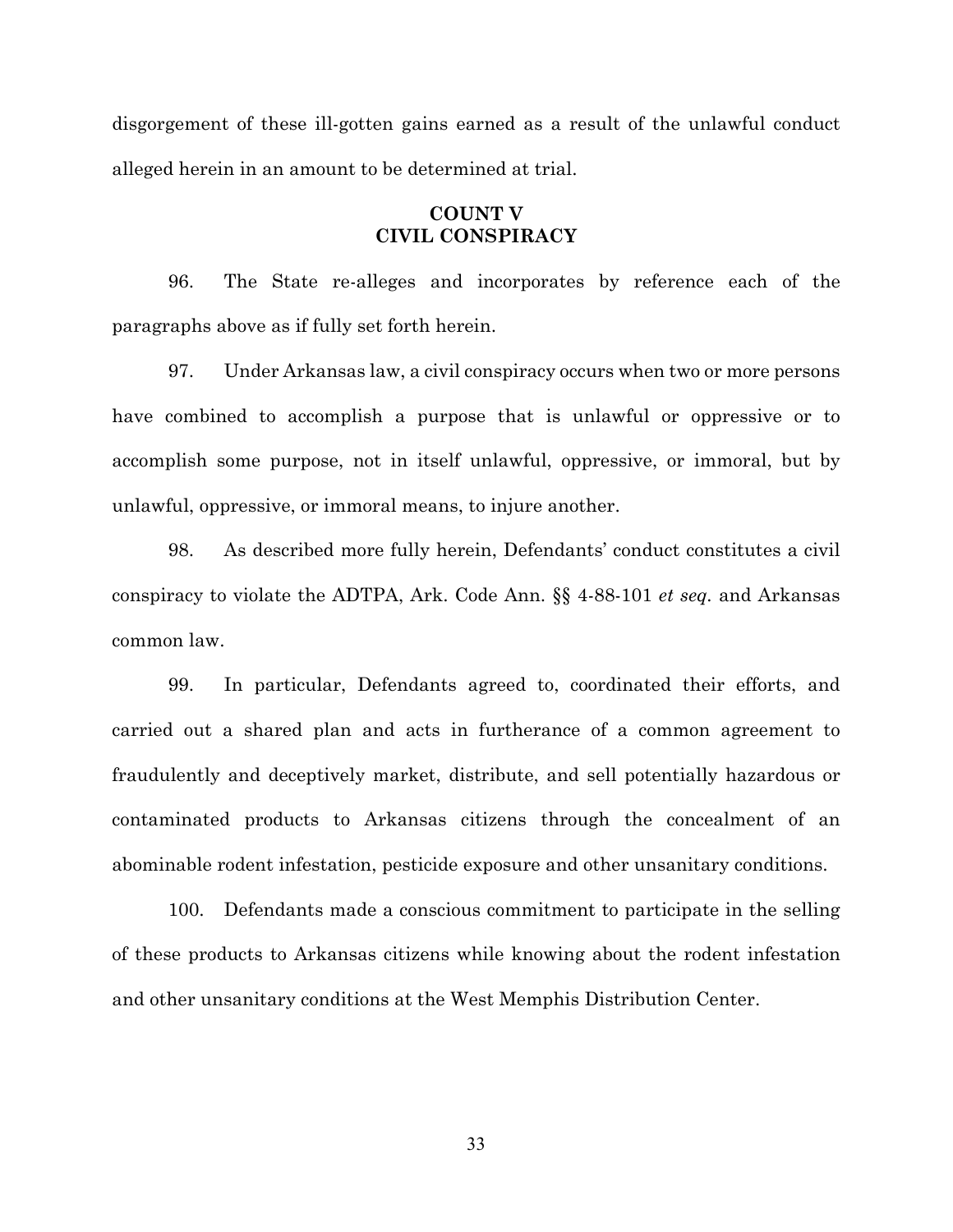101. Each Defendant shared a common purpose of fraudulently concealing the rodent infestation while selling potentially hazardous or contaminated products to unknowing Arkansas citizens all while profiting from the conspiracy.

102. Each individual defendant's actions herein violated Plaintiff's rights. Without the mutual understanding of each individual defendant the common and unlawful plan to market, distribute and sell hazardous, adulterated and contaminated products to Arkansas citizens could not have been accomplished. The motive behind entering into this conspiracy was to maximize profits for Family Dollar Stores and Dollar Tree at the expense of Plaintiff.

103. Defendants, Family Dollar Stores and Dollar Tree, engaged in the conspiracy, not by their mere knowledge of what was occurring at the West Memphis Distribution Center and its retail locations, but by implementing policies, procedures and business practices which knowingly caused the massive rat infestation and other unsanitary conditions at the West Memphis Distribution Center. Family Dollar and Dollar Tree conspired through policies, procedures, business practices and its own conduct by:

- (a) knowingly failing to allocate funds necessary to properly maintain the West Memphis Distribution Center;
- (b) knowingly failing to implement and maintain written procedures for safety, quality control, and health-related issues at the West Memphis Distribution Center and in its stores;
- (c) knowingly failing to implement and maintain written procedures for the cleaning and maintaining of equipment used at the West Memphis Distribution Center;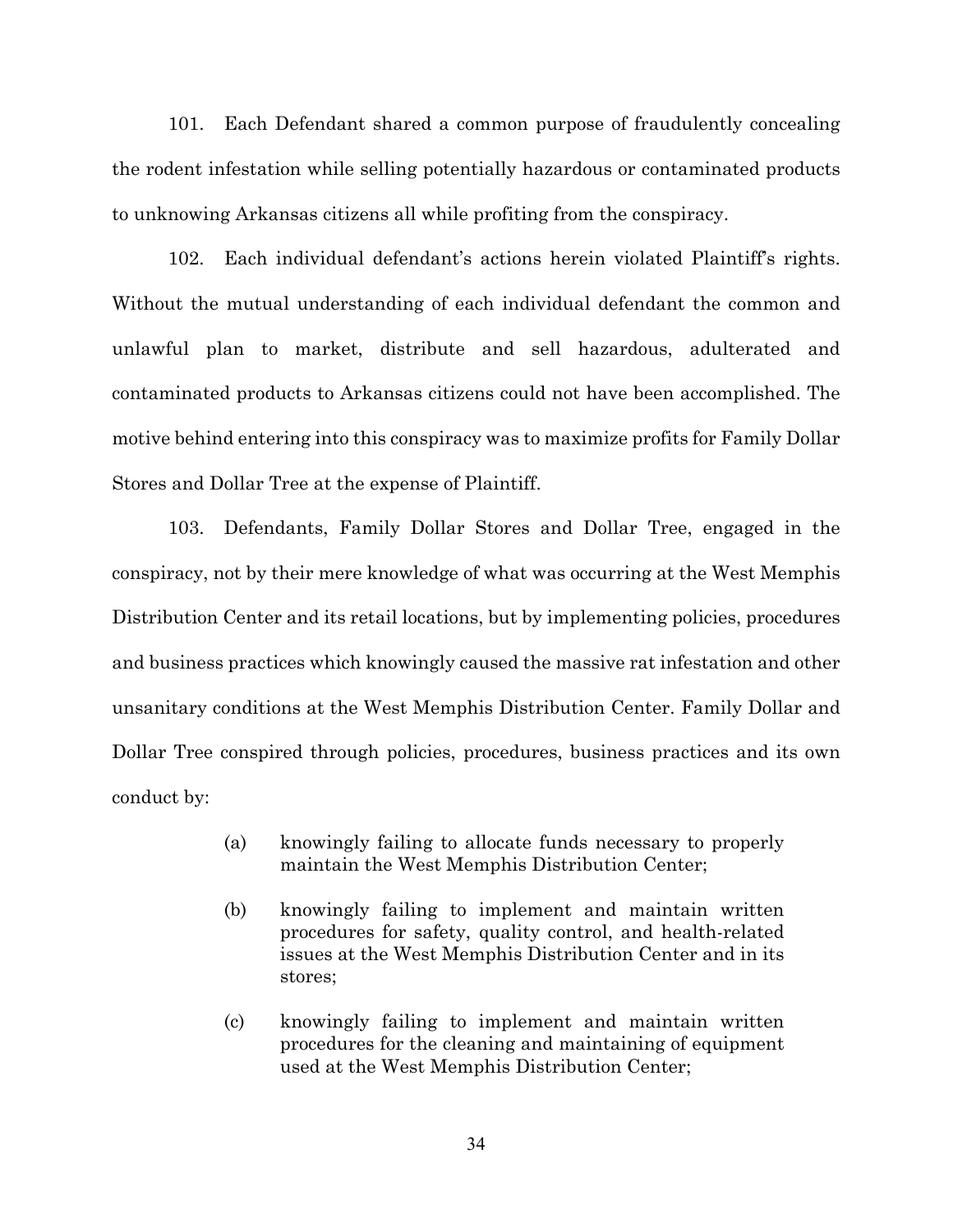- (d) knowingly failing to inspect its facilities for safety, quality control and health related issues; and
- (e) knowingly pressuring subsidiaries and its employees to distribute and sell hazardous, adulterated and contaminated products.

104. This misconduct by Family Dollar Stores and Dollar Tree allowed them to maximize profits, while causing Arkansas citizens to purchase hazardous, adulterated and contaminated products.

105. Defendant, Family Dollar Services, LLC engaged in the conspiracy, not by its mere knowledge of what was occurring at Family Dollar Stores and Dollar Tree, but by implementing Family Dollar Stores and Dollar Tree's policies, procedures and business practices at the West Memphis Distribution Center, which knowingly caused the massive rat infestation and other unsanitary conditions. Family Dollar Services, LLC conspired with Family Dollar and Dollar Tree to implement their policies, procedures and business practices, along with its own policies, procedures, business practices and conduct by knowingly:

- (a) failing to implement and maintain written procedures for safety, quality control, and health-related issues at the West Memphis Distribution Center;
- (b) failing to implement and maintain written procedures for the cleaning and maintaining of equipment used at the West Memphis Distribution Center;
- (c) failing to inspect the West Memphis Distribution Center for safety, quality control and health related issues;
- (d) pressuring employees to distribute hazardous, adulterated and contaminated products;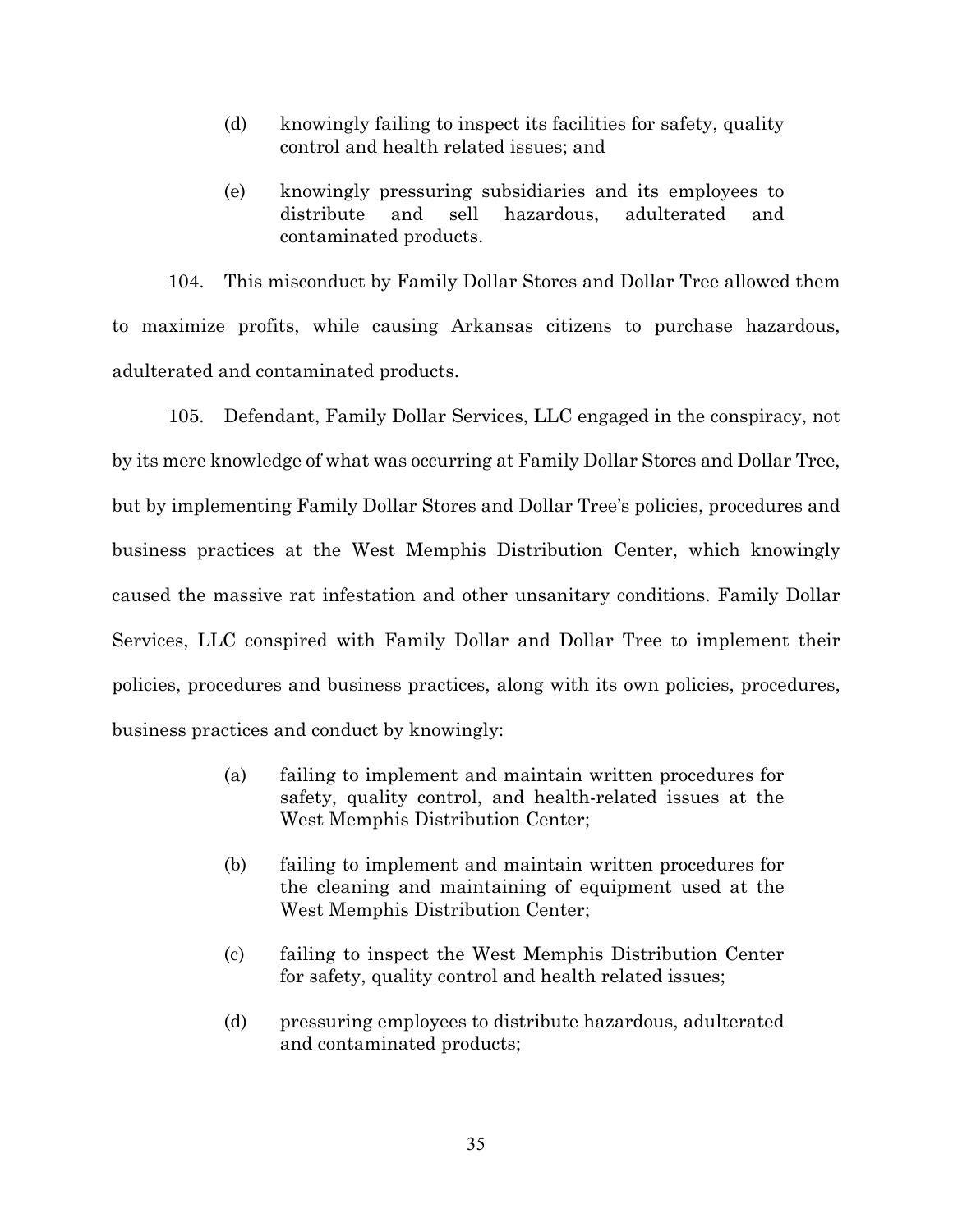- (e) failing to prevent rodents, birds, insects and other vermin from entering the distribution center;
- (f) failing to maintain the distribution center in a clean and sanitary condition to protect against contamination;
- (g) failing to maintain the grounds of the distribution center to protect against contamination;
- (h) failing to maintain equipment in a clean and sanitary condition to protect against contamination;
- (i) failing to maintain or follow reasonable responsibilities applicable to quality control; and
- (j) failing to maintain written procedures for the cleaning and maintenance of equipment used in the distribution of products.

106. This misconduct by Family Dollar Services, LLC allowed it to maximize profits, while causing Arkansas citizens to purchase hazardous, adulterated and contaminated products.

107. Defendant, Family Dollar Stores of Arkansas, LLC engaged in the conspiracy, not by its mere knowledge of what was occurring at Family Dollar Stores, Dollar Tree, and Family Dollar Services, LLC, but by implementing Family Dollar Stores and Dollar Tree's policies, procedures and business practices at its retail locations, which knowingly caused the selling of hazardous, adulterated and contaminated product to Arkansas citizens. Family Dollar Stores of Arkansas, LLC conspired with Family Dollar Stores, Dollar Tree, and Family Dollar Services, LLC, to implement their policies, procedures and business practices, along with its own policies, procedures, business practices and conduct by knowingly: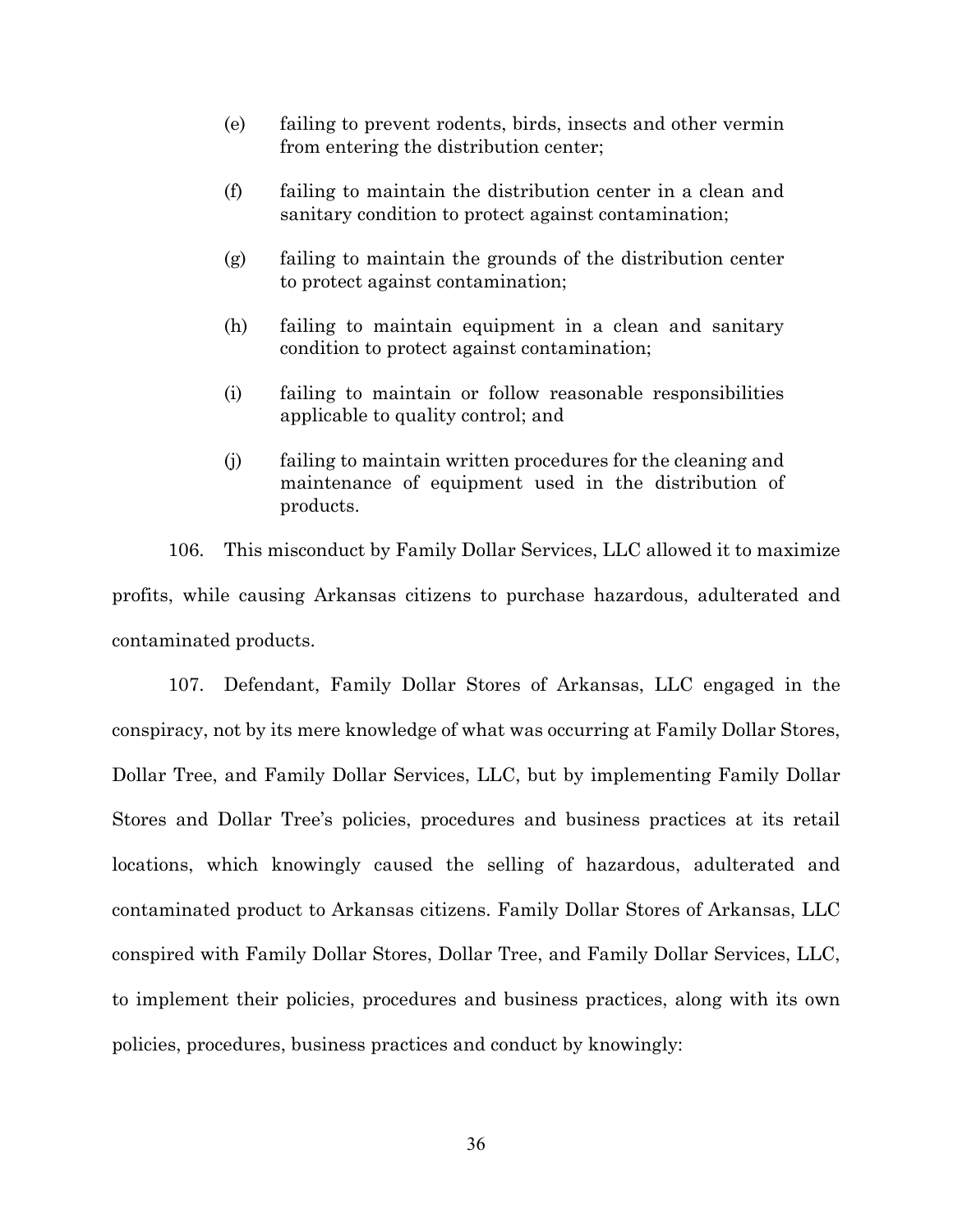- (a) selling hazardous, adulterated and contaminated products at its retail locations;
- (b) failing to implement and maintain written procedures for safety, quality control, and health-related issues at its retail locations;
- (c) failing to inspect its products for safety, quality control and health related issues;
- (d) pressuring employees to sell hazardous, adulterated and contaminated products;
- (e) failing to maintain its retail locations in clean and sanitary conditions to protect against contamination; and
- (f) failing to maintain or follow reasonable responsibilities applicable to quality control.

108. This misconduct by Family Dollar Stores of Arkansas, LLC allowed it to maximize profits, while causing Arkansas citizens to purchase hazardous, adulterated and contaminated products.

109. As a direct and proximate result of Defendants' civil conspiracy as referenced herein, Arkansas citizens suffered ascertainable losses in an amount to be determined at trial.

### **PRAYER FOR RELIEF**

**WHEREFORE**, the State of Arkansas, *ex rel.* Leslie Rutledge, Attorney General, prays for entry of judgment against the Defendants, individually, and jointly and severally, for all the relief requested herein and to which the State may otherwise be entitled, specifically, but without limitation, to-wit:

A. The Court enter an order and judgment against Defendants and in favor of the State for each violation alleged in this Complaint;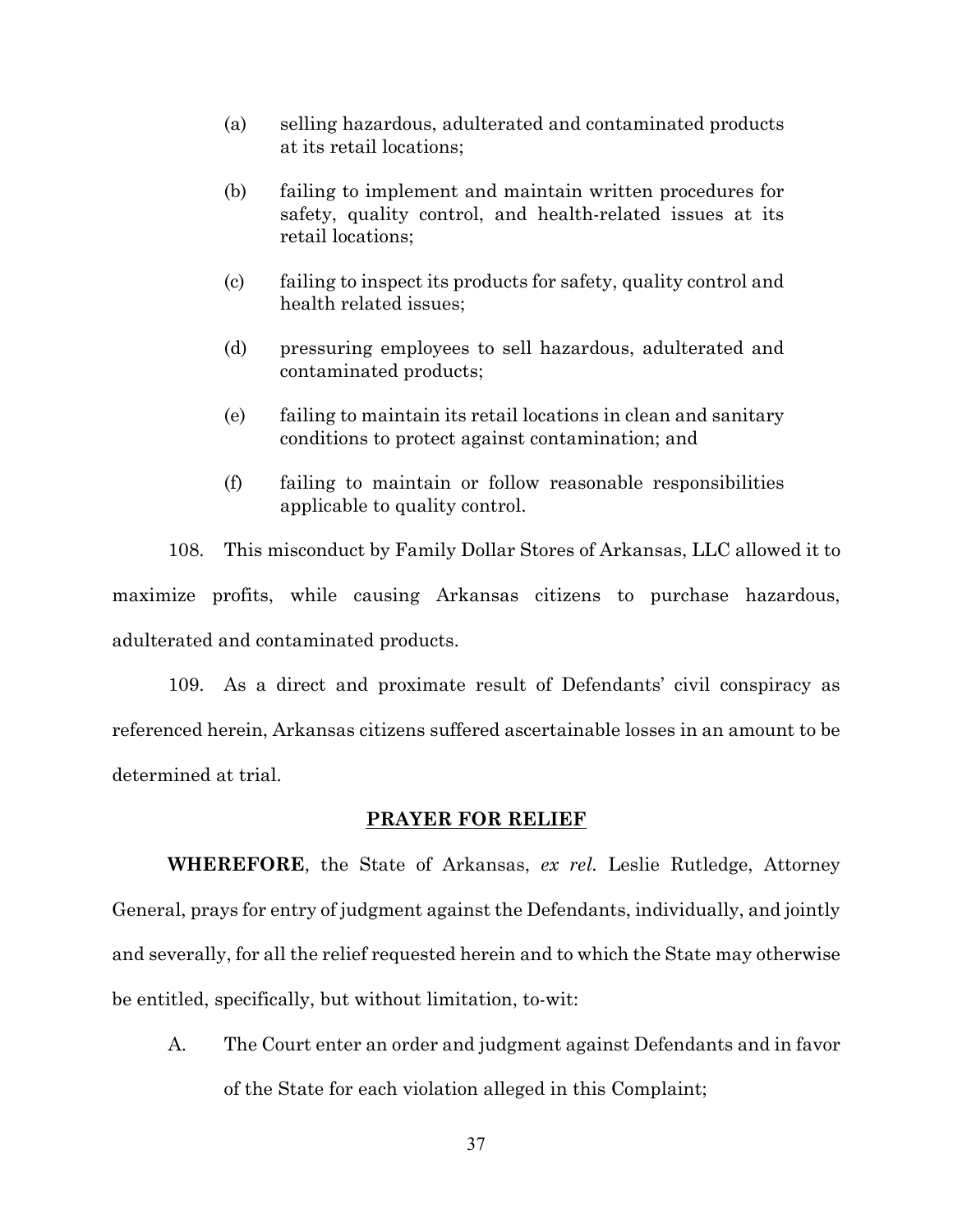- B. Find that Defendants' acts and practices alleged herein are violations of the ADTPA, Ark. Code Ann. §§ 4-88-101, *et seq.* and that Defendants' conduct breached and violated the statutory and common law causes of action alleged herein;
- C. Find that Defendants violated Ark. Code Ann.  $\S$  4-88-107(a)(1);  $\S$  4-88-107(a)(8)(B) and (E); § 4-88-107(a)(10); § 4-88-108(1); and § 4-88-108(2), as alleged herein, and that each instance of selling a potentially hazardous or contaminated product constitutes a separate violation;
- D. Issue a permanent injunction prohibiting Defendants from engaging in any violations of the ADTPA, particularly the unlawful acts and practices described herein, pursuant to Ark. Code Ann. § 4-88-104 and  $§4-88-113(a)(1);$
- E. Require Defendants to pay all consumer restitution that may be owed to Arkansas consumers affected by Defendants' unlawful acts and practices, pursuant to Ark. Code Ann.  $\S$  4-88-113(a)(2)(A);
- F. Impose civil penalties to be paid to the State by Defendants in the amount of up to \$10,000 for each violation of the ADTPA proved at a trial of this matter, pursuant to Ark. Code Ann. § 4-88-113(a)(3);
- G. Suspend or revoke Defendants' authorization to do business in the State of Arkansas, pursuant to Ark. Code Ann. § 4-88-113(b);
- H. Require Defendants to pay all of the State's costs in this investigation and litigation, including, but not limited to, expert witness fees,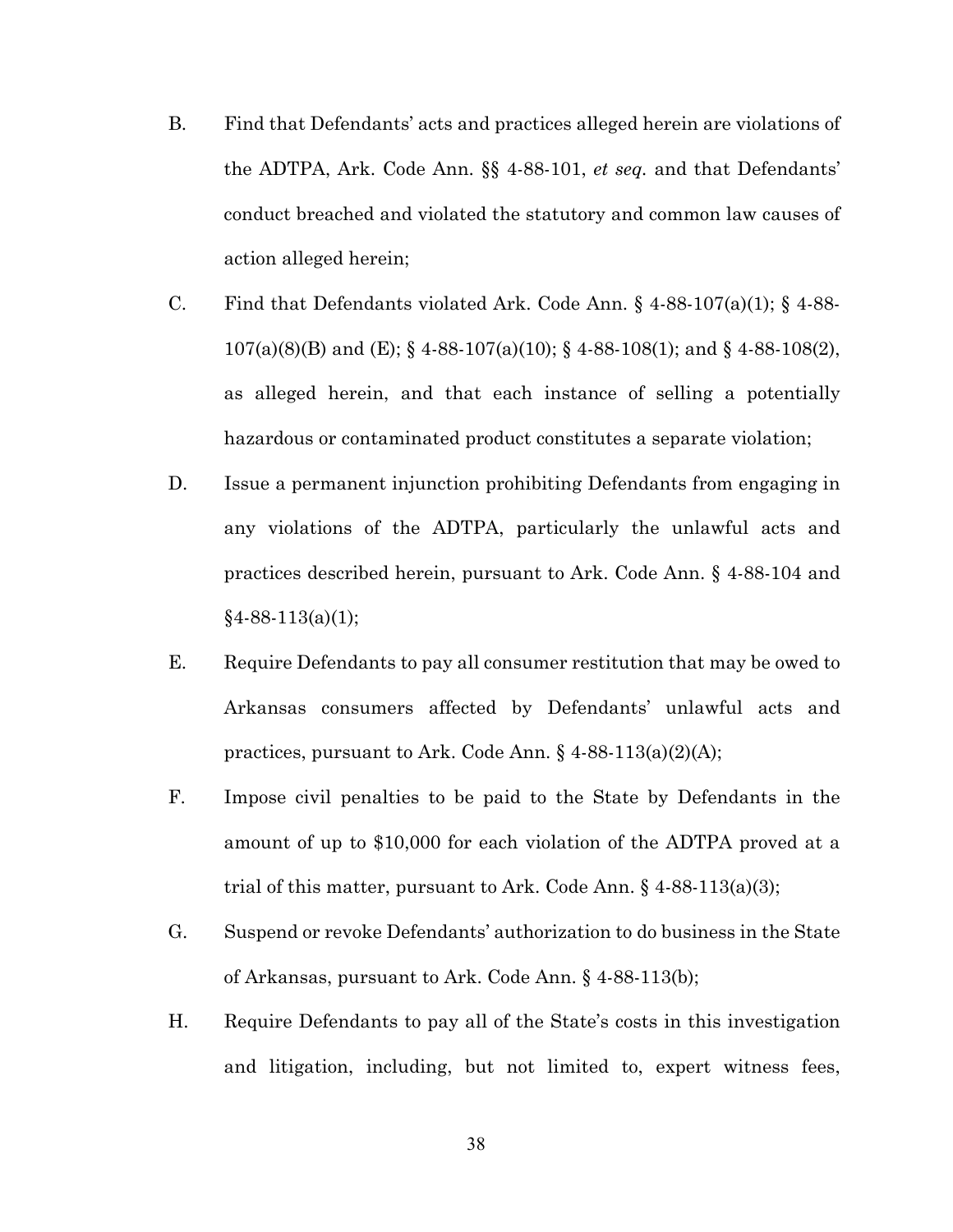attorney's fees and costs, pursuant to Ark. Code Ann. § 4-88-113(e) and other state laws;

- I. Be awarded restitution, damages, disgorgement, penalties and all other legal and equitable monetary remedies available under the state laws set forth in this Complaint and the general equitable powers of this Court in an amount according to proof;
- J. Be awarded punitive damages as Defendants are liable for compensatory damages and Defendants knew or ought to have known, in light of the surrounding circumstances, that their conduct would naturally and probably result in injury or damage and that Defendants continued the conduct with malice or reckless disregard of the consequences, pursuant to Ark. Code Ann. § 16-55-206;
- K. Be awarded pre-and post-judgment interest as provided by law, and that such interest be awarded at the highest legal rate from and after the date of service of the Complaint; and
- L. Be awarded such other, further and different relief as the case may require and the Court may deem just and proper under the circumstances.

## **DEMAND FOR JURY TRIAL**

The State demands a trial by jury on all causes of action so triable.

Respectfully submitted,

# **LESLIE RUTLEDGE ATTORNEY GENERAL**